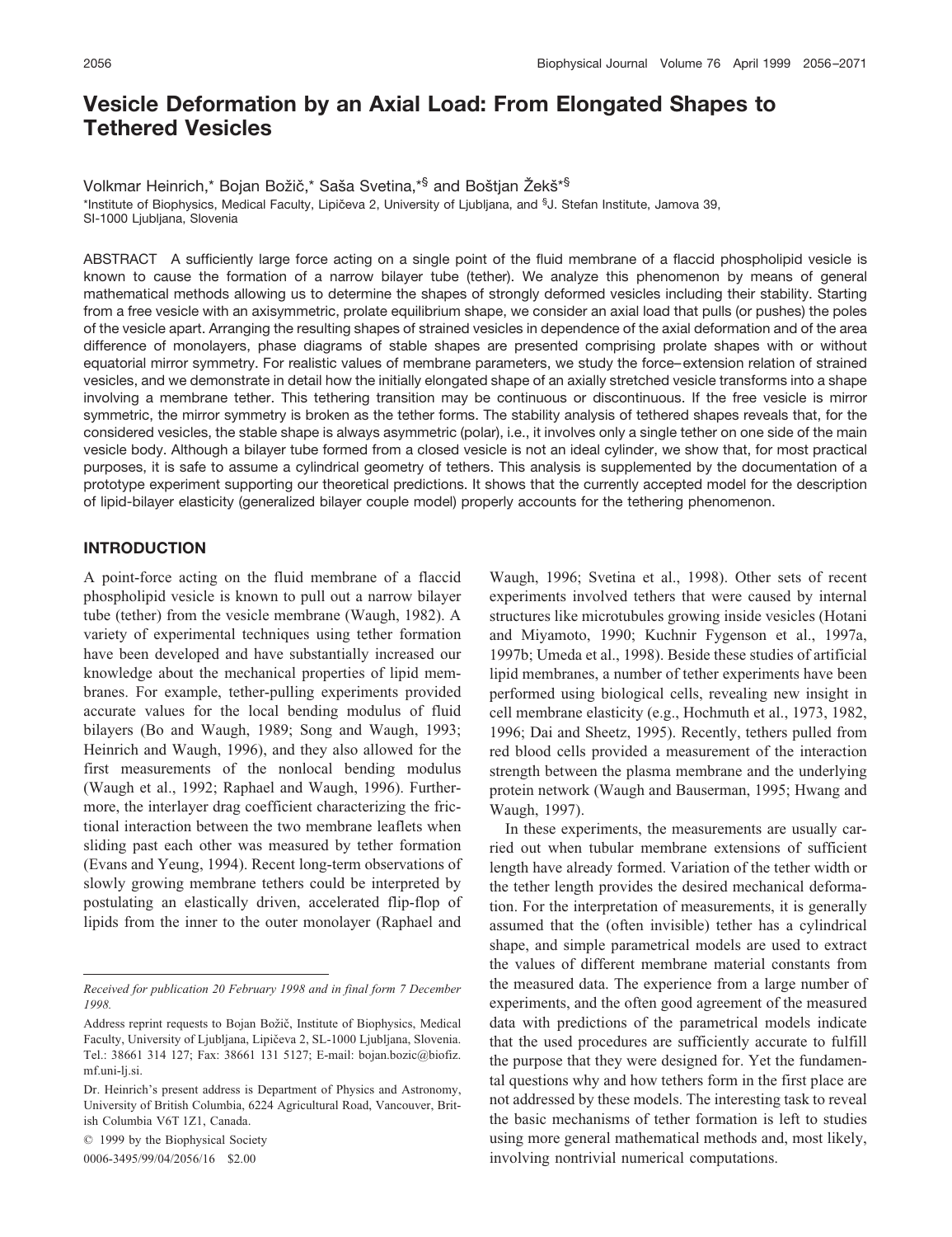Such studies can be based on the existing broad knowledge about the shapes of free flaccid vesicles. The shape variety of unsupported lipid vesicles has been the subject of elaborate theoretical and experimental research work (reviewed e.g., in Lipowsky, 1991; Sackmann, 1995; Svetina and Zekš, 1996; Seifert, 1997). A continuum mechanical model accounting for the double-layer structure of the membranes of artificial phospholipid vesicles ("generalized bilayer couple model", Evans, 1974; Svetina et al., 1992; Seifert et al., 1992; Božič et al., 1992; Wiese et al., 1992; Heinrich et al., 1993) has been able to reproduce many experimental observations quite reasonably (e.g., Käs et al., 1993; Miao et al., 1994; Wintz et al., 1996; Döbereiner et al., 1997), and a general picture of the shape behavior of free vesicles is emerging. Naturally, the theoretical work was accompanied by the development of mathematical methods for the appropriate description of closed surfaces exhibiting the elastic properties of simple bilayer membranes.

Only very recently, some of these tools were applied also to the shapes of axially strained vesicles. Considering the stability of the cylindrical section of a pipette-aspirated, tethered vesicle, it was shown that the existence of tethers is consistent with the generalized bilayer couple model (Bukman et al., 1996). Starting more generally from the wellknown equilibrium shapes of axisymmetric free vesicles, it is instructive to consider axial loads that pull or push the vesicle poles apart. Modeling this situation, a preceding study (Božič et al., 1997) was devoted to the physics of membrane deformations caused by a force acting in one point, and to the specification of an Euler–Lagrange variational procedure for this case. However, concentrating primarily on the basic mechanisms of the onset of tether formation, the calculations in that study were restricted to prolate axisymmetric vesicle shapes containing a mirror plane at the equator. Moreover, the stability of stationary shapes was not analyzed, and numerical problems had limited the range of considered deformations to moderate vesicle extensions. In the present paper, we extend the analysis by allowing also for shapes with broken equatorial mirror symmetry, and we show that these shapes actually dominate the shape behavior of axially strained vesicles. Furthermore, the Euler–Lagrange variational procedure used previously is now supplemented by a Ritz method that we recently developed to describe strongly deformed vesicle shapes. The combination of these two methods has enabled us to study considerably larger deformations than before, and to include a stability analysis of stationary shapes. With these improvements, we may now systematically explore the shapes and shape transformations of axisymmetric, axially strained vesicles. Although the theoretical background as well as the basic mechanisms presented earlier remain fully applicable, we are now able to specify the predictions for related experiments more precisely. Performing the numerical calculations for a realistic range of material parameters of phospholipid membranes, the present results should be directly applicable to experimental situations. Finally, we

suggest a new experiment and document a prototype version of it that has partially inspired the present theoretical study.

The paper is organized as follows. The next section gives an overview of the generalized bilayer couple model, i.e., of the elastic energy contributions that determine the shape of a simple bilayer membrane, and of the relevant constraints. The model specifications for axially strained vesicles and the mathematical methods used to tackle the resulting variational problem are explained in the following two sections. Eventually, numerical results are presented and discussed. The conclusions emphasize the implications of our results for related experiments.

## **GENERALIZED BILAYER COUPLE MODEL**

In general, the shapes of flaccid vesicles are governed by the elastic energy of the vesicle membrane. It is the sum of the local and the nonlocal bending energy (Helfrich, 1973; Evans, 1974, 1980; Božič et al., 1992; Miao et al., 1994) and reads, for symmetrical bilayers,

$$
W_{\rm el} = W_{\rm b} + W_{\rm r} = \frac{k_{\rm c}}{2} \int (C_1 + C_2)^2 \, \mathrm{d}A + \frac{k_{\rm r}}{2A} \left(\frac{\Delta A - \Delta A_0}{h}\right)^2. \tag{1}
$$

The local bending energy  $W<sub>b</sub>$  is the integral of the squared sum of the two principal curvatures  $C_1$  and  $C_2$  over the closed surface area *A*, multiplied by the local bending modulus  $k_c$ . The nonlocal bending energy  $W_r$  is the energy of relative stretching of the two layers with respect to each other. The difference between the areas of the two layers is given by

$$
\Delta A = h \int (C_1 + C_2) \, dA,\tag{2}
$$

where *h* is the distance between the neutral surfaces of the layers. The equilibrium value of the area difference  $\Delta A_0$  is defined for isolated monolayers. It depends on the numbers of lipid molecules constituting the layers and on the (relaxed) area per molecule. The nonlocal bending modulus is denoted by  $k_{r}$ .

The value of the nonlocal bending modulus  $k_r$  can be easily estimated to be a few times the value of the local bending modulus  $k_c$  (Waugh et al., 1992). Therefore, vesicle deformations are generally accompanied by comparable changes in both the local as well as the nonlocal bending energy. Yet, although name and definition of the nonlocal bending energy first appeared quite some time ago (Evans, 1974, 1980; Helfrich, 1974), its importance in the mechanics of layered membranes has long been overlooked. The different models of vesicle shapes that have been suggested and studied during the past two decades were mainly distinguished by the value used for  $k_r$ , with values ranging from zero to infinity (e.g., Deuling and Helfrich, 1976; Svetina and Žekš, 1989; Seifert et al., 1991; Heinrich et al., 1992). We emphasize that it was tether formation that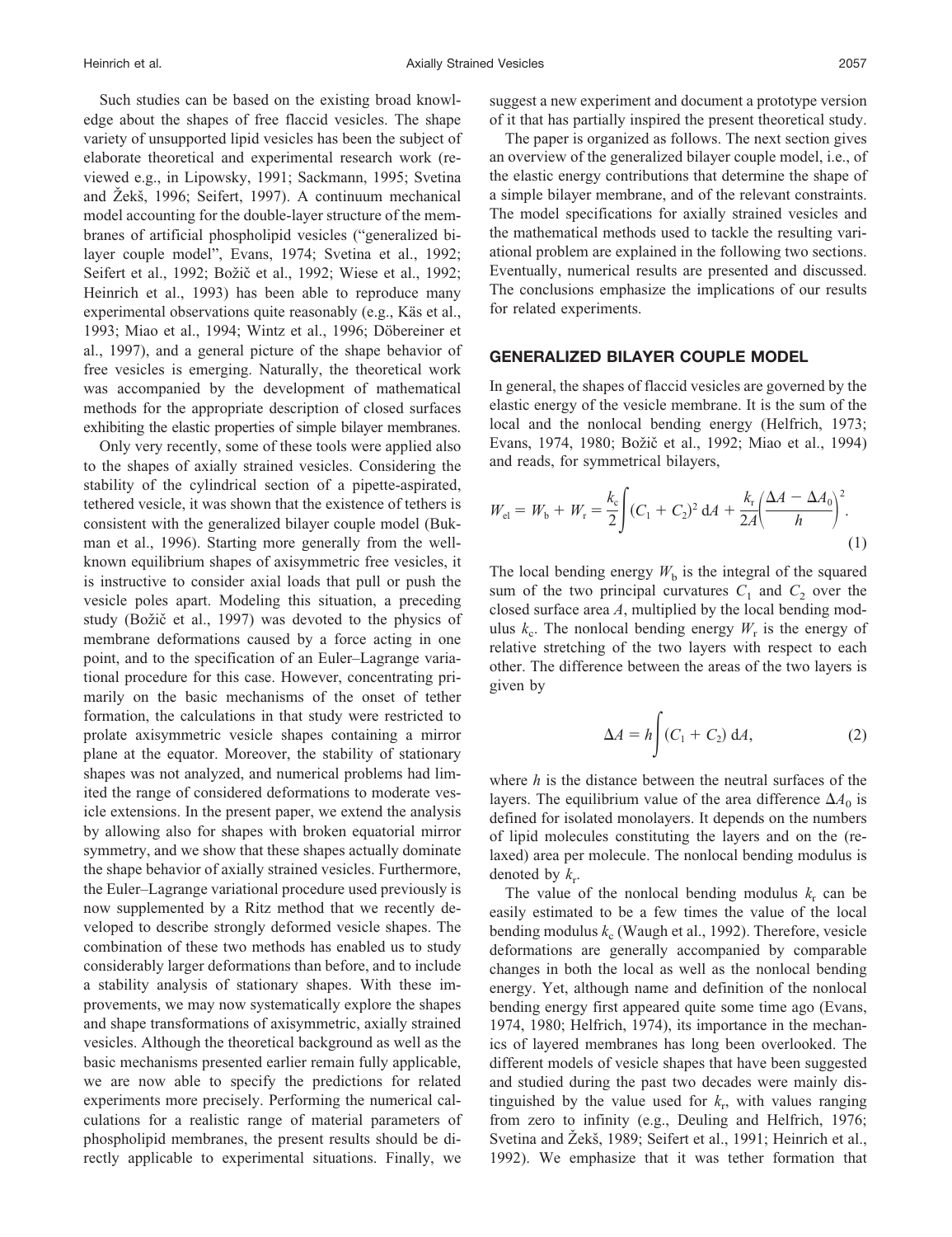answered the question which of the existing vesicle-shape models is most adequate to describe experimental observations (Božič et al., 1992). The first measurements of the nonlocal bending modulus  $k_r$  by means of tether formation (Waugh et al., 1992) provided also a quantitative verification of the generalized bilayer couple model, which is based on the energy expression given in Eq. 1. (For an early account of the history of this model, see the Introduction of Heinrich et al., 1993.) Recently, it was demonstrated that the study of vesicle shape fluctuations could also serve to test this model quantitatively (Döbereiner et al., 1995, 1997). The latter works adhere to the notion of the areadifference elasticity model (synonym to generalized bilayer couple model) that was developed independently (Seifert et al., 1992; Miao et al., 1994) to improve the understanding of the budding shape transition of free vesicles. It should be noted that, in that model, the material parameter characterizing the nonlocal bending energy is defined as  $k_r / \pi$ .

To determine the equilibrium shape of a free vesicle, one has to minimize the elastic energy given in Eq. 1. Because the membrane tensions of free vesicles as well as of the strained vesicles considered here are always small compared to tensions that would cause a significant change of the membrane area *A*, we may take the area to be constant. Not allowing for changes in the osmolarity of the solution surrounding the vesicle, the vesicle volume *V* is also fixed. Therefore, the energy minimization has to be performed at constant values of these constraints. Stationary shapes are characterized by a vanishing first variation of the energy functional that includes the constraints via Lagrange multipliers. To decide whether a stationary shape corresponds to a minimum of the elastic energy, an appropriate stability analysis has to be performed.

The resulting equilibrium shapes of free vesicles have been arranged in a  $V - \Delta A_0$  phase diagram of stable shapes, which is in reasonable agreement with experimental observations (Heinrich et al., 1993; Miao et al., 1994; Jarić et al., 1995). The two main regions of this phase diagram contain prolate and oblate axisymmetric shapes, respectively. Either region is further divided into subregions of shapes with or without equatorial mirror symmetry. Except for vesicles with very low volume-to-area ratios (Wintz et al., 1996), it has been shown that, for realistic values of the ratio  $k_r/k_c$ , nonaxisymmetric shapes are generally of little or no relevance as stable equilibrium shapes (Heinrich et al., 1993; Jarić et al., 1995).

## **VESICLE DEFORMATION BY AXIAL STRAIN**

Based on the knowledge about unsupported vesicles, we study the following physical situation. Starting from a free vesicle with a known equilibrium shape, we consider two points of the vesicle surface that are moved apart by a force acting on these two points. The force may be a pulling force acting on the outside of the vesicle, or a pushing force exerted by an internal structure. Because the lipid bilayer is fluid, the vesicle initially will merely change its orientation until the two points span the largest possible distance between any two points of the vesicle surface. This reorientation does not cost energy, i.e., it takes place at infinitesimal force. Any further increase of the distance between the two points changes the vesicle shape and requires a finite force. If the free vesicle has a prolate axisymmetric equilibrium shape, the force will thus eventually act along the symmetry axis and pull the poles of the vesicle apart. We do not expect this deformation to affect the rotational symmetry of the vesicle. In the case of an oblate shape, however, the force will act on two points of the largest cross section perpendicular to the symmetry axis, and so, it will cause a nonaxisymmetric deformation. Yet even in this case, it seems likely that sufficiently high forces will eventually cause the deformed vesicle to become axisymmetric. However, the theoretical treatment of this case is considerably more difficult and is beyond the scope of this study. Considering only prolate shapes, the present analysis stays within the case of rotational symmetry of free as well as of axially strained vesicles.

Principally, there are two different ways to impose the axial vesicle deformation considered here. They can be studied experimentally using the techniques presented as prototype versions in Figs. 1 and 2. It is important to note that these two cases correspond to different thermodynamic potentials (cf. Fig. 3). In the first scenario, the vesicle poles are clamped at two points separated by a fixed distance (Figs. 1 and 3 *A*). Experimentally, this can be achieved by using the (often unwanted) property of lipid membranes to adhere to glass surfaces. Attaching a vesicle membrane to the tips of two glass micropipettes (Fig. 1) allows us to set the desired pole-to-pole distance *Z* and to monitor the equilibrium shapes that the vesicle assumes at different given values of *Z*. In this first scenario, the constant pole-to-pole distance enters the theoretical description as an additional constraint. It is incorporated in the calculations via an adjustable Lagrange multiplier representing the force that maintains this distance. The total energy is then identical with the membrane's elastic energy. Alternatively, we may consider a constant force acting on the poles, and a variable pole-to-pole distance that depends on the value of this force (Figs. 2 and 3 *B*). In the experimental example shown in Fig. 2, the applied magnetic field sets the force that the paramagnetic bead exerts at the free vesicle pole. Increasing the force results in longer axial vesicle extensions, which eventually leads to the formation of a narrow membrane tether (invisible in Fig. 2) connecting the lemon-shaped main vesicle body with the pipette tip. (Details of the experimental setup including a possible accurate measurement of the applied forces in the range of piconewtons can be found in Heinrich and Waugh, 1996.) In the thermodynamic description of this case, the work done by the force contributes to the system's total energy, and it has to be included in the energy minimization (Podgornik et al., 1995; Božič et al., 1997). The potential energy due to the axial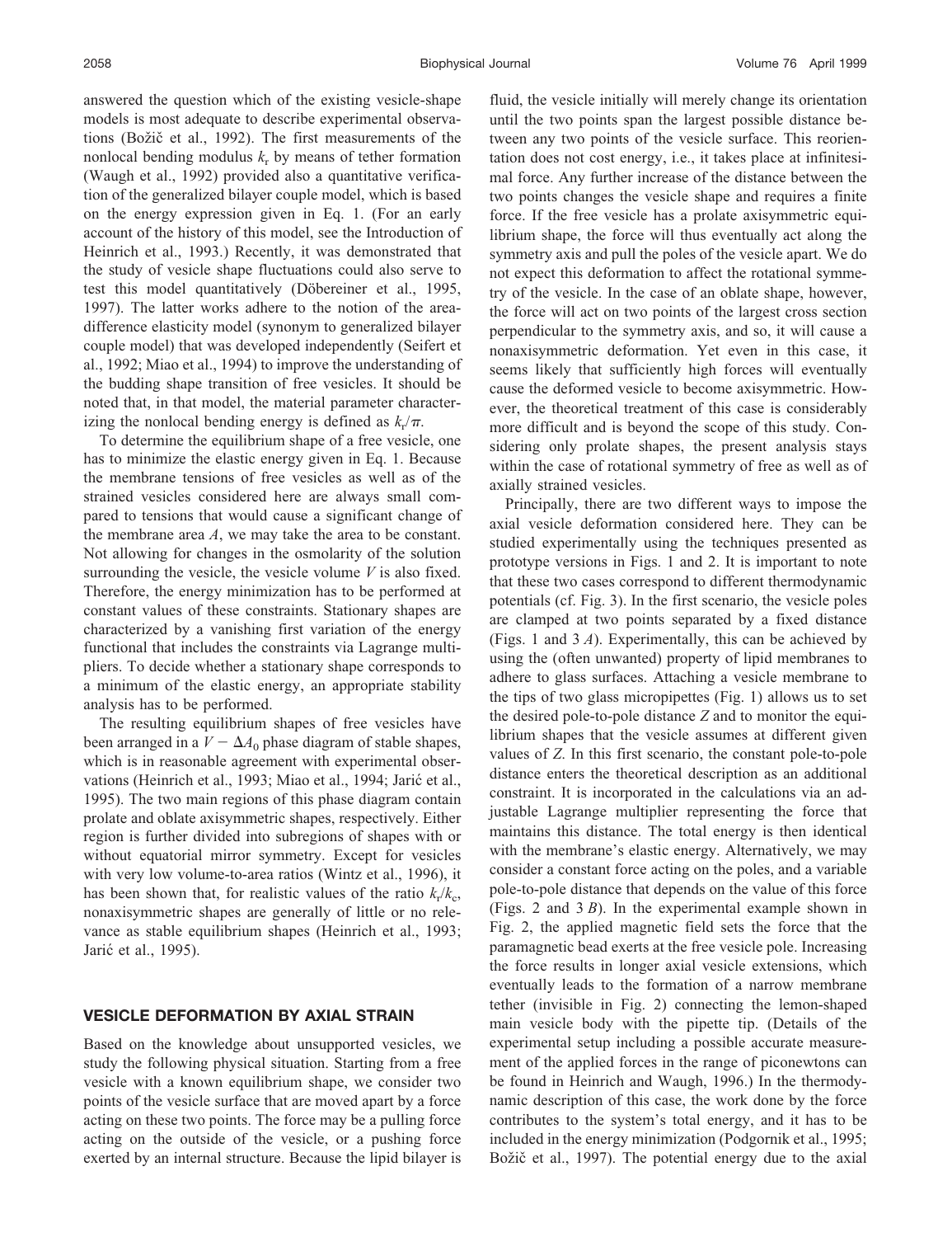

FIGURE 1 Series of four video micrographs of a phospholipid vesicle whose membrane was point-attached to the tips of two glass micropipettes. The elongated vesicle consists of tubular sections (membrane tethers) and a lemon-shaped main body. At increasing distance between the pipette tips the tether width reduces, and the main vesicle body becomes more spherical. The main body is usually located on one side of the strained vesicle. In the second picture, it was forced into the vesicle's center by applying a directed flow through the left pipette for a short time. Similarly, the bottom shape involving two tethers resulted from a rapid increase of the vesicle's pole-to-pole distance by simultaneously moving both pipettes away from the main body. Alignment of the Hoffman optics and contrast enhancement due to the different refraction indices of different sugar solutions in- and outside the vesicle allowed us to make the tethers visible. The horizontal bar corresponds to 50  $\mu$ m.

force is simply

$$
W_{\rm f} = -FZ,\tag{3}
$$

where *F* denotes the axial force, and *Z* is the pole-to-pole distance of the vesicle shape. The stationary shapes corresponding to these two scenarios are the same. However, their stability, as well as the character of shape transitions, may be different in the two cases.

## **VARIATIONAL PROCEDURES**

The variational problem of minimizing the total energy in the presence of constraints is tackled with two different mathematical methods. The first is the usual Euler–Lagrange formalism that requires us to solve a higher-order Euler differential equation. Second, we present a new Ritz method (cf. e.g., Courant and Hilbert, 1924) that expands the vesicle shape in a series of basis functions and searches for those values of expansion coefficients that minimize the energy and fulfill the constraints. The general theoretical background and technical details of the application of the Euler–Lagrange procedure to the problem of axially strained vesicles have been explained in Božič et al. (1997)



FIGURE 2 Series of video micrographs of a phospholipid vesicle whose membrane was point-attached on one side to the tip of a glass micropipette and on the other side to a paramagnetic bead. An electromagnet was used to apply increasing pulling forces to the vesicle (*top* to *bottom*). Once the equilibrium vesicle extension had established, the pipette was moved backward to place the bead at a predefined horizontal position. The tether connecting the main vesicle body and pipette tip in the lower five pictures is too thin to be resolved by light microscopy. The same aqueous solution was used in- and outside the vesicle to avoid an asymmetry that could cause a non-negligible spontaneous curvature of the lipid bilayer. An independent measurement of the local bending modulus  $k_c$  was carried out for this vesicle and proved that it was unilamellar. The horizontal bar corresponds to 50  $\mu$ m.

and shall not be repeated here. As an exception, we recall an interesting analytical result of the Euler–Lagrange formalism. Proper treatment of the boundary conditions revealed that a finite force acting on a single point of the vesicle membrane leaves the vesicle contour, as well as its first derivative, continuous (smooth) at this point. The principal curvatures, however, show a logarithmic divergence (Podgornik et al., 1995). Technically, this discontinuity is taken care of by an expansion of the Euler differential equation at the poles. The resulting two-point boundary value problem is solved numerically by a shooting-to-a-fitting-point algorithm. Unfortunately, for larger deformations, this method becomes extremely sensitive to the initial guesses of adjustable parameters, and it usually fails already at quite moderate values of the pole-to-pole distance. An additional deficiency is the lack of a simple stability analysis of stationary shapes within this Euler method. The Ritz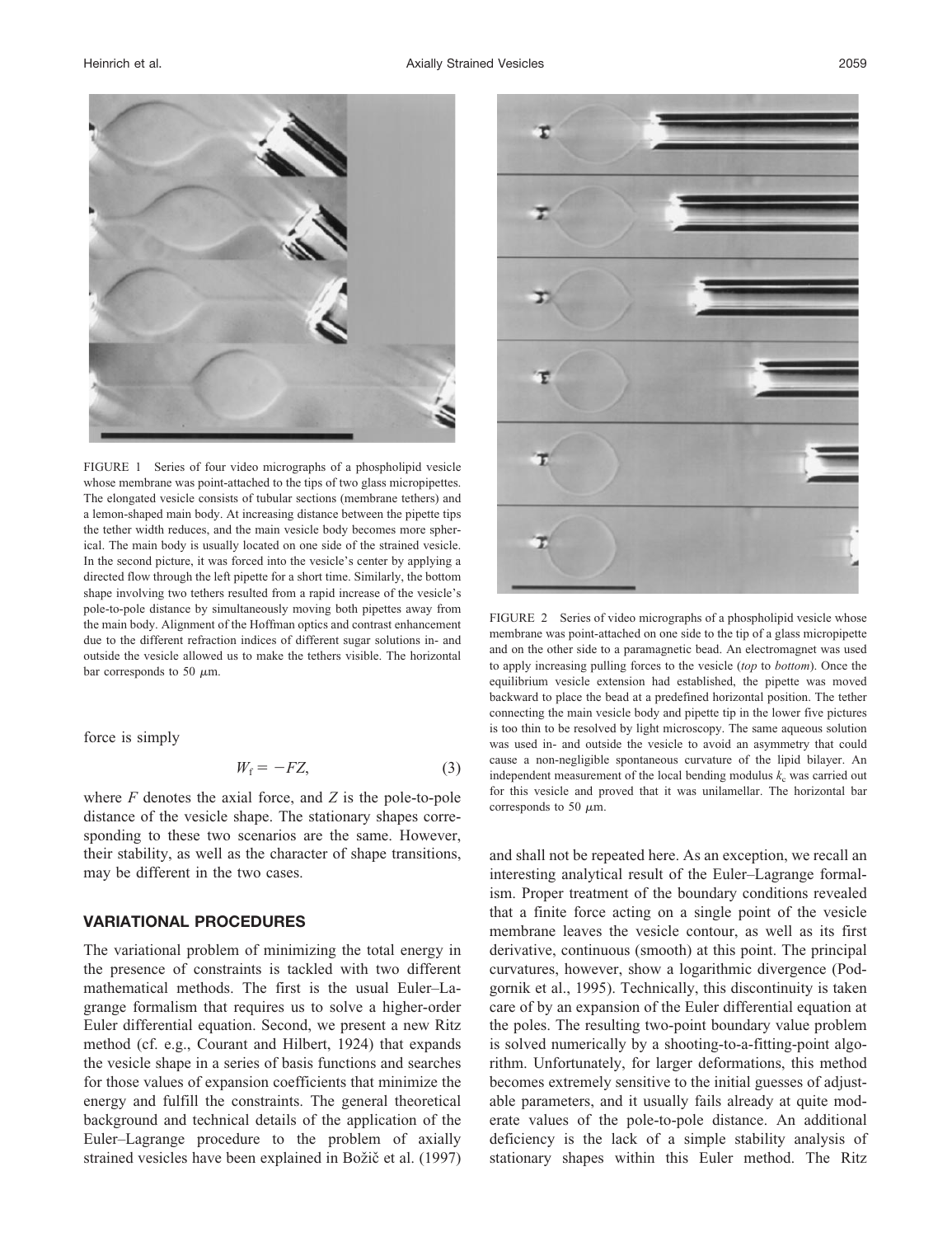

FIGURE 3 Sketches of the two scenarios corresponding to different thermodynamic ensembles. (*A*) The first is called "constant-*z* scenario." The vesicle poles are attached to fixed points, so that the vesicle assumes its equilibrium shape at a given pole-to-pole distance *Z* (cf. Fig. 1). (*B*) Alternatively, in the "constant-*f* scenario" the pole-to-pole distance is variable. Its equilibrium value depends on the (given) force acting on the vesicle poles. As is often the case in experiments (cf. Fig. 2), the force acting on the free vesicle pole is exerted by a bead (*filled circle*) in this sketch. Note that the contour of the axisymmetric vesicle (with the symmetry axis oriented horizontally) included in this graph was obtained as a stationary solution of the model presented in this paper. Its volume-to-area ratio was chosen (by eye) corresponding to that of the vesicle shown in Fig. 1.

method has enabled us to overcome most of these difficulties. Its main drawback is that it is an approximate method. However, its accuracy can always be tuned by the number of terms included in the shape expansion, and by a suitable parametrization of the shape. Furthermore, the accuracy of the Ritz method can be easily tested by comparing the results of this method with those of the Euler–Lagrange formalism in the range of vesicle extensions where both methods work.

The application of direct variational methods such as the Ritz method to vesicle shape calculations is not new (see e.g., Heinrich et al., 1992, 1993). A previously used Ritz method expanded the radial distance between the vesicle surface and the origin of the coordinate system (suitably chosen inside the vesicle) in a series of spherical harmonics. Accordingly, the independent variables of the shape parametrization were the spherical angles. That method has proven to be a powerful tool to determine the equilibrium shapes of free vesicles of arbitrary symmetry including their stability (Heinrich et al., 1993), and it also has provided new insight in the effects of thermal shape fluctuations on the vesicle shape (Heinrich et al., 1997). However, it has performed poorly when applied to the elongated shapes studied here because, at increasing pole-to-pole distance, these shapes more and more tend toward (and eventually turn into) shapes that are not anymore single-valued functions of the spherical angles. We have therefore developed a new approach (considering for now only axisymmetric shapes) that is based on a parametrization more suitable for strongly deformed vesicles. Because the contour of a vesicle is always a single-valued function of the arc length measured along the contour line, this arc length is the most practical choice for the independent variable. It turned out to be convenient to take the direction of the contour normal (i.e., the angle between the normal and a reference direction) as

the dependent variable. This choice has provided a surprisingly robust way to determine the axially stretched shapes of interest. Technical details of this Ritz method are rather subtle and will be published elsewhere.

The results presented in the following were obtained by a combination of the Euler–Lagrange approach and the Ritz method. Less deformed vesicle shapes were mainly calculated by the more accurate numerical integration of the Euler differential equation. At the same time, these shapes were used to check the reliability of the Ritz method. We found that including the first 100 terms of the shape expansion in the Ritz method yielded results that were, in all checked cases, indistinguishable from the results of the Euler method. If not stated otherwise, we continued to use this number of terms when calculating the more strongly deformed shapes that are inaccessible by the Euler approach.

The constraints of constant membrane area and vesicle volume generally complicate the stability analysis of stationary shapes within the Euler method. For all shapes calculated within the Ritz method, we have determined the local stability with respect to those (axisymmetric) deformations that conserve the constraints using an improved version (see Heinrich et al., 1997) of the formalism developed originally in Heinrich et al. (1992).

## **RESULTS AND DISCUSSION**

#### **Dimensionless quantities**

Inspection of Eq. 1 shows that the elastic energy is scaleinvariant, i.e., the equilibrium shapes do not depend on the actual size of the vesicle. We may use this property to present our results in a general, dimensionless fashion (cf. e.g., Heinrich et al., 1993). As usual, we take the characteristic vesicle size to be the radius  $R<sub>S</sub>$  of the sphere having the same surface area as the vesicle. We introduce dimensionless quantities by a normalization with respect to this sphere. To distinguish normalized quantities from the respective original ones, we denote the normalized quantities by small letters. Thus, for example,  $v \equiv V/(4/3 \pi R_S^3)$  (relative vesicle volume),  $a = 1 \equiv A/(4\pi R_S^2)$  (relative surface area),  $\Delta a \equiv \Delta A/(8\pi hR_s)$  (relative area difference of monolayers),  $z \equiv Z/R<sub>S</sub>$  (dimensionless pole-to-pole distance), and so on. The normalized elastic energy  $w_{el}$  is measured in units of the bending energy of a sphere  $(8\pi k_c)$ . With this, the relative nonlocal bending energy becomes  $w_r = q(\Delta a - \Delta a_0)^2$ , where *q* is the ratio between the nonlocal and the local bending modulus,  $q \equiv k_r / k_c$ . The dimensionless axial force is defined as  $f = FR_s/(8 \pi k_c)$  (cf. Božič et al., 1997).

#### Phase diagram of stationary shapes ( $q \rightarrow \infty$ )

For the presentation of numerical results, it is useful first to give a transparent overview of the relevant stationary shapes. This can be achieved by arranging the stationary shapes according to their geometrical characteristics into phase diagrams, ensuring that similar shapes occupy adja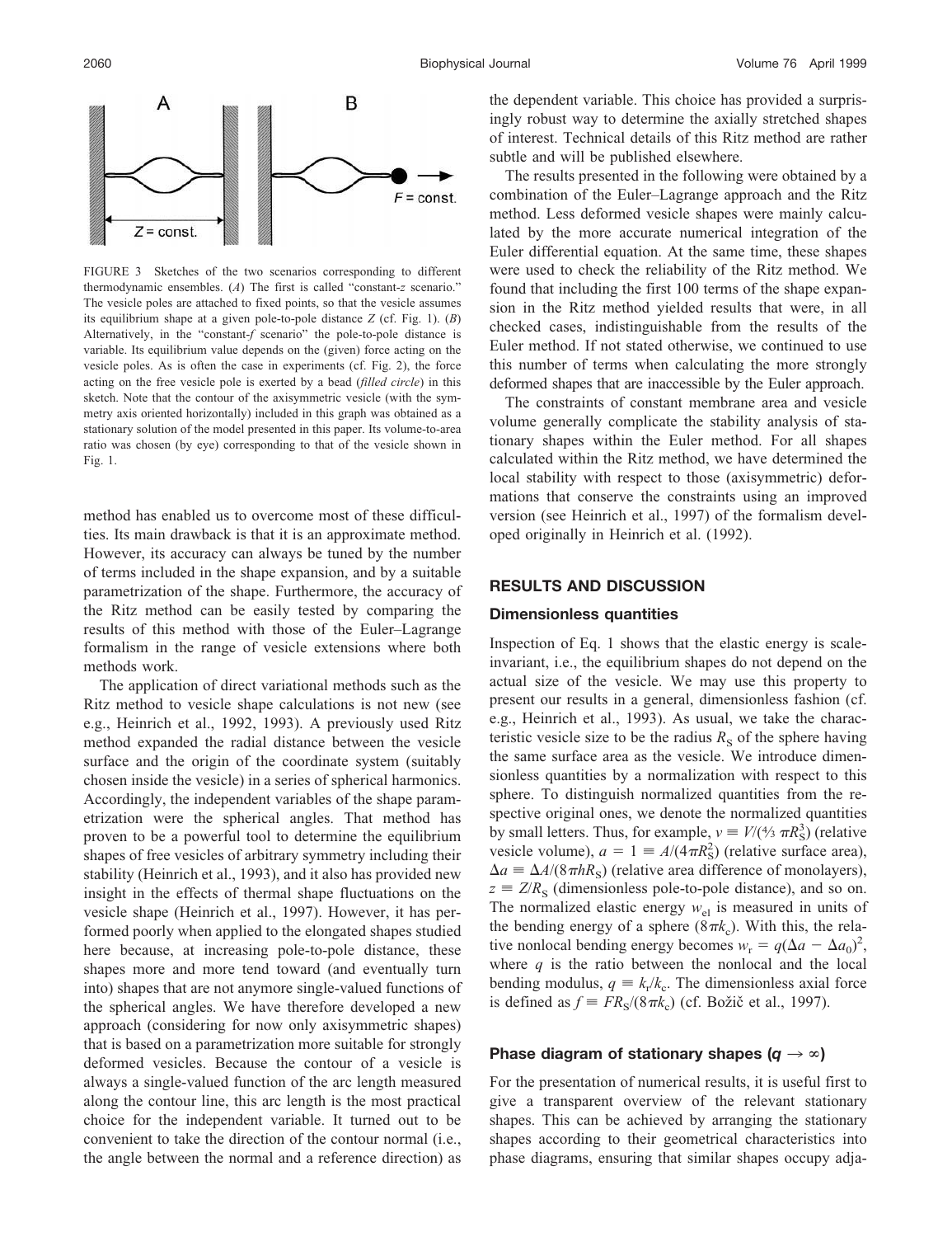cent locations in these diagrams. The membrane area  $a = 1$ is the same for all shapes due to the normalization. Thus, the stationary shapes of free vesicles may be characterized by the relative volume  $\nu$  and the relative area difference  $\Delta a$ . It is important to realize, however, that, unlike the constrained vesicle volume,  $\Delta a$  may change when a vesicle deforms, as it represents the average curvature of the vesicle shape (cf. Eq. 2). Its value can be determined by solving the variational problem at given values of *v* and  $\Delta a_0$ . Naturally, the resulting equilibrium value of  $\Delta a$  depends on the ratio *q* between the nonlocal and the local bending modulus. Choosing different values for *q*, however, has the mere effect of remapping a given stationary shape (with known  $\Delta a$ ) to a new value of  $\Delta a_0$ , whereas the overall catalog of stationary shapes is not affected by the value of *q*. In other words, if we consider two distinct vesicle populations with membranes characterized by different values of *q*, we will find that any stationary shape obtained for one population will also be a stationary shape for the other population. However, the  $\Delta a_0$  values of two vesicles having the same stationary shape will generally be different if the two vesicles belong to different populations. This applies both to unsupported vesicles (Heinrich et al., 1993) as well as to axially strained vesicles (Božič et al., 1997).

The fact that the catalog of stationary shapes does not depend on *q* allows us to classify the stationary shapes in a general manner. For this, we first choose *q* to be infinitely large. In practice, this means that the nonlocal bending energy is replaced by a constraint enforcing  $\Delta a = \Delta a_0$ . Then, the two constrained geometrical parameters  $v$  and  $\Delta a$ map the resulting stationary shapes of free vesicles into a two-dimensional phase diagram. Unfortunately, the phase diagram of stationary shapes of axially strained vesicles is three-dimensional, with the pole-to-pole distance *z* as the third parameter. For relative volumes not too small, however, we expect the general shape behavior to be similar at different volumes. To study this behavior qualitatively, we may thus inspect a constant-volume cut through the threedimensional phase diagram.

The  $z - \Delta a$  phase diagram resulting from such a cut at  $v = 0.95$  is shown in Fig. 4, *A* and *B*. It includes information about the stability of stationary shapes at  $q \rightarrow \infty$ . Testing the stability for  $q \rightarrow \infty$  is useful because switching to more realistic, finite values of *q* merely adds the degree of freedom to adjust  $\Delta a$  for the same stationary shapes (cf. Heinrich et al., 1993). Thus, shapes that are unstable at  $q \to \infty$ cannot be stable at finite *q*, and so they need not concern us any further. In contrast, the stable stationary shapes of Fig. 4 may become unstable with respect to  $\Delta a$  changes, and so their stability has to be checked anew at every finite value of *q*.

Lines P and E in Fig. 4 were obtained for  $f = 0$  and comprise the well-known prolate axisymmetric shapes of free vesicles with equatorial mirror symmetry (line P) and without such symmetry (line E), respectively. At low  $\Delta a$ , the mirror symmetric shapes are stable (steep, solid part of P on the left), whereas, at point S, the mirror symmetry of



FIGURE 4 The  $z - \Delta a$  phase diagram of stationary shapes of axially strained, prolate axisymmetric vesicles with relative volume  $v = 0.95$  and  $q \rightarrow \infty$ . The rectangular inset of part (*A*) is enlarged in part (*B*). The lower two lines comprise stationary shapes of free vesicles  $(f = 0)$  with equatorial mirror symmetry (line P) and without such symmetry (pears, line E), respectively. The pear line (E) branches off line P at the symmetry breaking point S and ends at the limiting shape L. Elongated shapes  $(f \ge 0)$  of either symmetry are found above the respective  $f = 0$  lines. In (*A*), the shape symmetries in different regions are indicated using hollow vertical arrows. The region of elongated pear shapes (*hollow up arrow*) is bounded by lines E and T, whereas elongated mirror symmetric shapes (*hollow double arrow*) are located between lines P and M. Line M marks the shapes with the largest possible pole-to-pole distance at given  $\Delta a$  ( $f \rightarrow \infty$ ). The mirror symmetric shapes between the dashed part of P and line T are unstable at  $q \rightarrow \infty$ , which is indicated by placing the corresponding vertical arrow in parentheses. See Fig. 5 for an illustration of typical shapes along a vertical scan through this phase diagram.

stable shapes is broken. The dashed part of line P starting in S continues the sequence of now unstable mirror symmetric  $f = 0$  shapes. The stable shapes beyond this point are pears (line E), with the limiting shape (point L) consisting of two different spheres connected through an infinitesimal neck. (Note that here and in the following we use "pear" to denote any prolate axisymmetric shape that is polar, i.e., that does not have an equatorial reflection plane.) For  $q \to \infty$ , the shape transition at S resembles a second-order phase transition that was described in Svetina and Žekš (1990).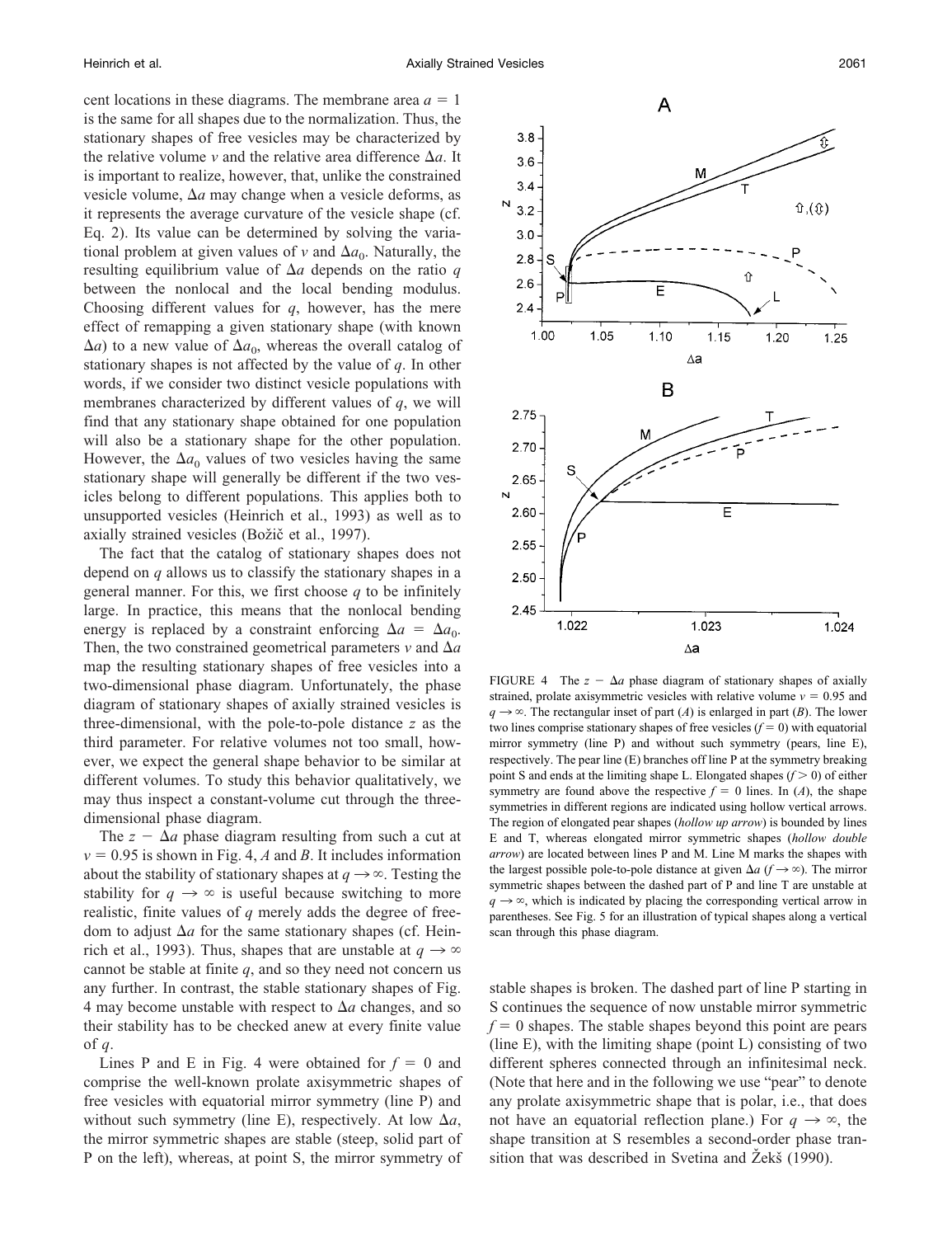Because we are only interested in elongated  $(f \ge 0)$ axially strained vesicles, we need to inspect only the shapes located above the  $f = 0$  lines. The upper boundary of the region of interest ( $f \rightarrow \infty$ , line M) comprises the shapes with the largest possible axial extension at given  $\Delta a$ . It was shown (Božič et al., 1997) that these limiting shapes are mirror symmetric. Hence, there has to be a transition between mirror symmetric elongated shapes and elongated shapes with broken mirror symmetry. This transition takes place at the *z* values forming line T. The mirror symmetric shapes located between this line and line M are the only relevant (low-energy) solutions of the considered variational problem in this region. Alternately, at every point between line T and line P one finds two relevant solutions, i.e., a mirror symmetric stationary shape and a stationary shape with broken mirror symmetry. In this case, the mirror symmetric shape is unstable. This situation is illustrated in Fig. 5 showing a vertical scan through the  $z - \Delta a$  phase diagram at  $\Delta a = 1.1$ . It presents the local bending energies of both solutions as a function of *z* and includes a few typical shapes.

## **Shape sequences and force– extension relations at**  $q = 4$

Having mapped the stationary shapes into the above phase diagram, we need to establish which of these shapes are



FIGURE 5 Relative local bending energy  $w<sub>b</sub>$  of stationary shapes at  $v =$ 0.95 and  $\Delta a = 1.1$  as a function of the dimensionless pole-to-pole distance *z*. A few typical shapes are included. Except for the shape at point T, they have been arranged in such a way that the position of the (vertical) symmetry axis of each shape corresponds to the *z*-value of this shape. Characteristic points were labeled according to the labeling of lines in Fig. 4. The energy of stable (at  $q \rightarrow \infty$ ) shapes is depicted by the solid line starting in point E and ending (not shown) at the *z*-value corresponding to point M (marked by the vertical dash-point line). At low vesicle extensions, these stable shapes are nonmirror symmetric pears, whereas at point T they gain an equatorial mirror symmetry. The dashed line connecting P and T denotes the energy of unstable mirror symmetric shapes. The shapes at E and P are shapes of free vesicles  $(f = 0)$ , whereas the limiting shape at M corresponds to an infinitely large axial force.

successively assumed by a real axially strained vesicle. Thus, we now consider more realistic, finite values of the ratio *q* between the nonlocal and the local bending modulus. Measured values of the nonlocal bending modulus  $k_r$  agree with estimates considering the membrane as a double layer of two homogeneous thin shells (Waugh et al., 1992; Raphael and Waugh, 1996), both giving a value for  $k_r$  that is three to four times the value of the local bending modulus  $k_c$ . We choose  $q = 4$  as a typical ratio. As explained above, within this generalized bilayer couple model the area difference  $\Delta a$  is a mere geometrical quantity whose value changes as the shape of a given vesicle is deformed. In contrast, we recall that the reference value  $\Delta a_0$  represents the difference between the numbers of lipids constituting the two leaflets of the bilayer membrane. Not allowing for lipid transbilayer movement (flip-flop),  $\Delta a_0$  remains constant when an axial force deforms the observed vesicle, and so it is this quantity that is a basic control parameter characterizing a given vesicle.

Before turning to the shape behavior of axially strained vesicles, it is useful to recall a well-known result of the study of free vesicles. Comparing the stable prolate shapes obtained for  $q = 4$  at continuously increasing values of  $\Delta a_0$ reveals a large jump between mirror symmetric vesicle shapes and pear shapes having an almost closed neck (Svetina and Žekš, 1992; Miao et al., 1994). This discontinuous (first-order) transition is accompanied by a discontinuous change of  $\Delta a$  at the critical value of  $\Delta a_0$ . The intermediate  $\Delta a$ -values correspond to unstable or metastable stationary shapes. Hence, a number of stationary shapes of free vesicles that are stable at  $q \to \infty$  become indeed globally unstable when they gain the freedom to adjust  $\Delta a$ .

We are, of course, mainly interested in the behavior of those stationary  $f = 0$  solutions that correspond to globally stable shapes, i.e., to real free vesicles. When subjecting these vesicles to an axial strain, we observe a surprising and highly interesting variety of shape transformations. The particular shape sequence of a strained, elongating vesicle mainly depends on the vesicle's  $\Delta a_0$  value. Furthermore, a given vesicle may behave differently in the two considered experimental scenarios (constant-*z* or constant-*f* scenario, cf. Fig. 3). Figure 6 presents an overview of the different types of behavior observed. It combines three typical shape sequences obtained for representative axially strained, prolate vesicles. The first two example vesicles (A:  $\Delta a_0$  =  $\Delta a|_{f=0} \approx 1.02209$ ; and B:  $\Delta a_0 = 1.7$ ,  $\Delta a|_{f=0} \approx 1.02214$ ) are mirror symmetric at  $f = 0$ . As the vesicle extension increases, the mirror symmetry is broken in both cases. In the constant-*z* scenario the symmetry-breaking transition takes place along the path marked  $J_z$ . This transition is continuous for vesicle A, whereas it is discontinuous for vesicle B. Alternately, in the constant-*f* scenario, the symmetry-breaking transition (along path  $J_f$ ) is discontinuous for both vesicles. The shapes of the third example vesicle (C:  $\Delta a_0 = 1.9$ ,  $\Delta a|_{f=0} \approx 1.17624$ ) are nonmirror symmetric throughout the depicted series, and all shape changes are continuous.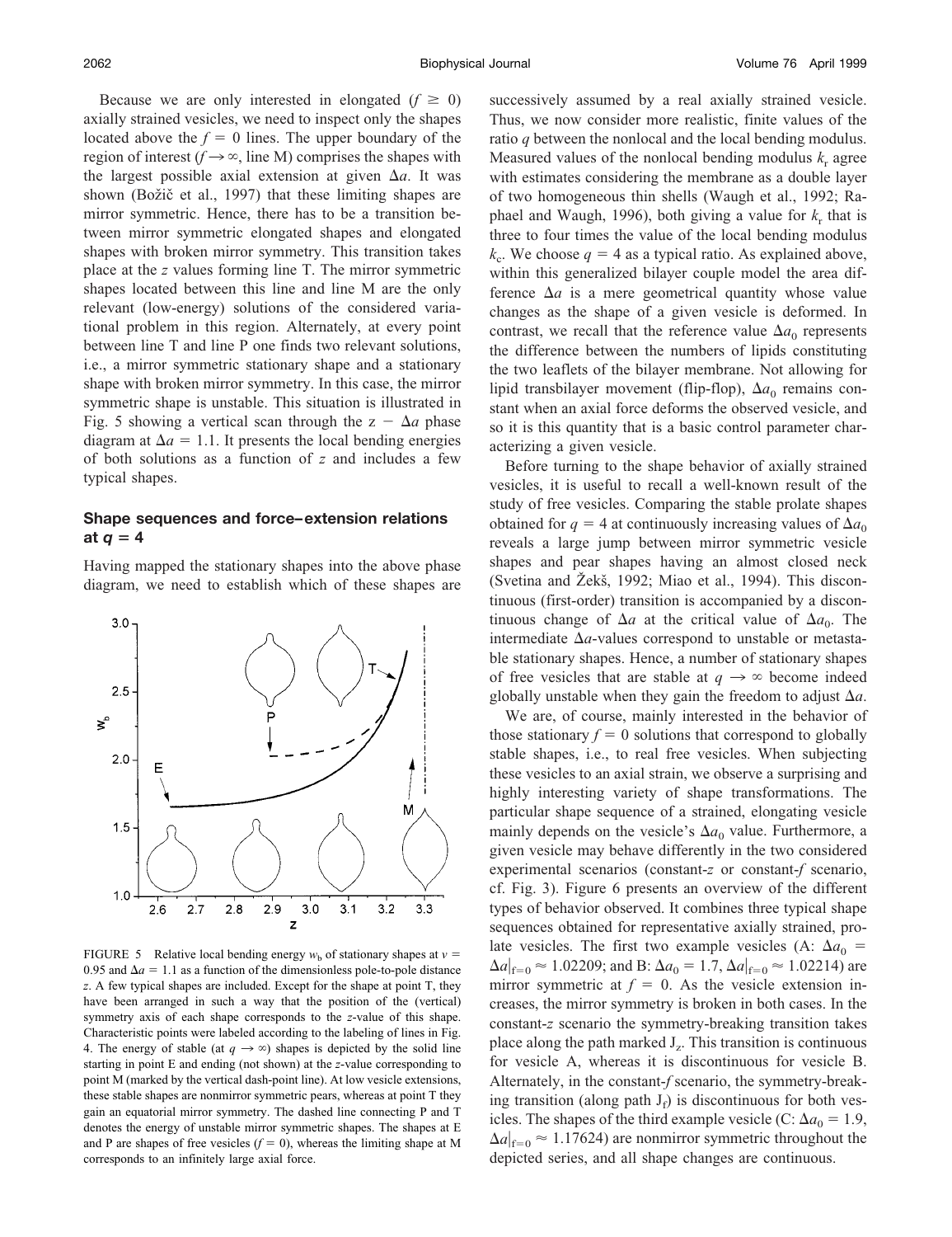





FIGURE 6 Shape series of three axially strained example vesicles chosen at increasing  $\Delta a_0$  values: (*A*)  $\Delta a_0 = 1.02209$ , (*B*)  $\Delta a_0 = 1.7$ , and (*C*)  $\Delta a_0 = 1.9$ . For all vesicles,  $v = 0.95$  and  $q = 4$ . The shape series A and C both start with the shape of the free vesicle  $(f = 0)$ . *B* shows only shapes that are immediately involved in the symmetry-breaking transition. Shapes before and after this transition (not shown) are similar to those in *A*. The shape series *A* and *B* depend on the considered scenario. Parts of shape paths that are different in the two scenarios were labeled  $J_f$  and  $J_z$ , respectively.  $J_f$  marks the symmetry-breaking transition in the constant- $f$ scenario. This transition is a discontinuous jump between shapes a and e in *A* and between shapes a and d in *B*, respectively. In the constant-*z* scenario, a similar discontinuous transition occurs in *B* between shapes b and c (labeled  $J_z$ ). However, the symmetry-breaking transition in *A* is continuous in the constant-*z* scenario (along path  $J_z$ ). In this case, the vesicle passes smoothly through shapes a–e, changing its symmetry at  $b = T$ . In *C*, all shape changes are continuous. See also the Appendix.

Figure 6 only includes shapes that are globally stable in at least one of the two possible scenarios. The computational procedure to arrive at such shape sequences is rather lengthy. For each vesicle (i.e., for each  $\Delta a_0$ ), one first needs

to find all branches of stationary solutions that are relevant in the considered range of the axial force *f* or the pole-topole distance *z*. Figure 7 shows the force– extension curves of stationary solutions for the three example vesicles used in



FIGURE 7 Force-extension curves for the three example vesicles shown in Fig. 6. The three parts, *A*–*C* are arranged in the same order as in Fig. 6, i.e.,  $\Delta a_0$  increases from *A* to *C*. Thin lines correspond to mirror-symmetric stationary shapes, whereas the thicker lines represent *f*–*z* relations of stationary pears. Points labeled T belong to line T of Fig. 4 and mark the junctions of curves corresponding to shapes with different symmetries. The *f*–*z* relations are continued for larger forces in Fig. 8. For a vesicle with a characteristic size  $R_s = 10 \mu m$  and a membrane bending modulus  $k_c =$  $10^{-19}$  J, one unit of the dimensionless force *f* corresponds to 0.25 pN. For more details, see the text and the Appendix.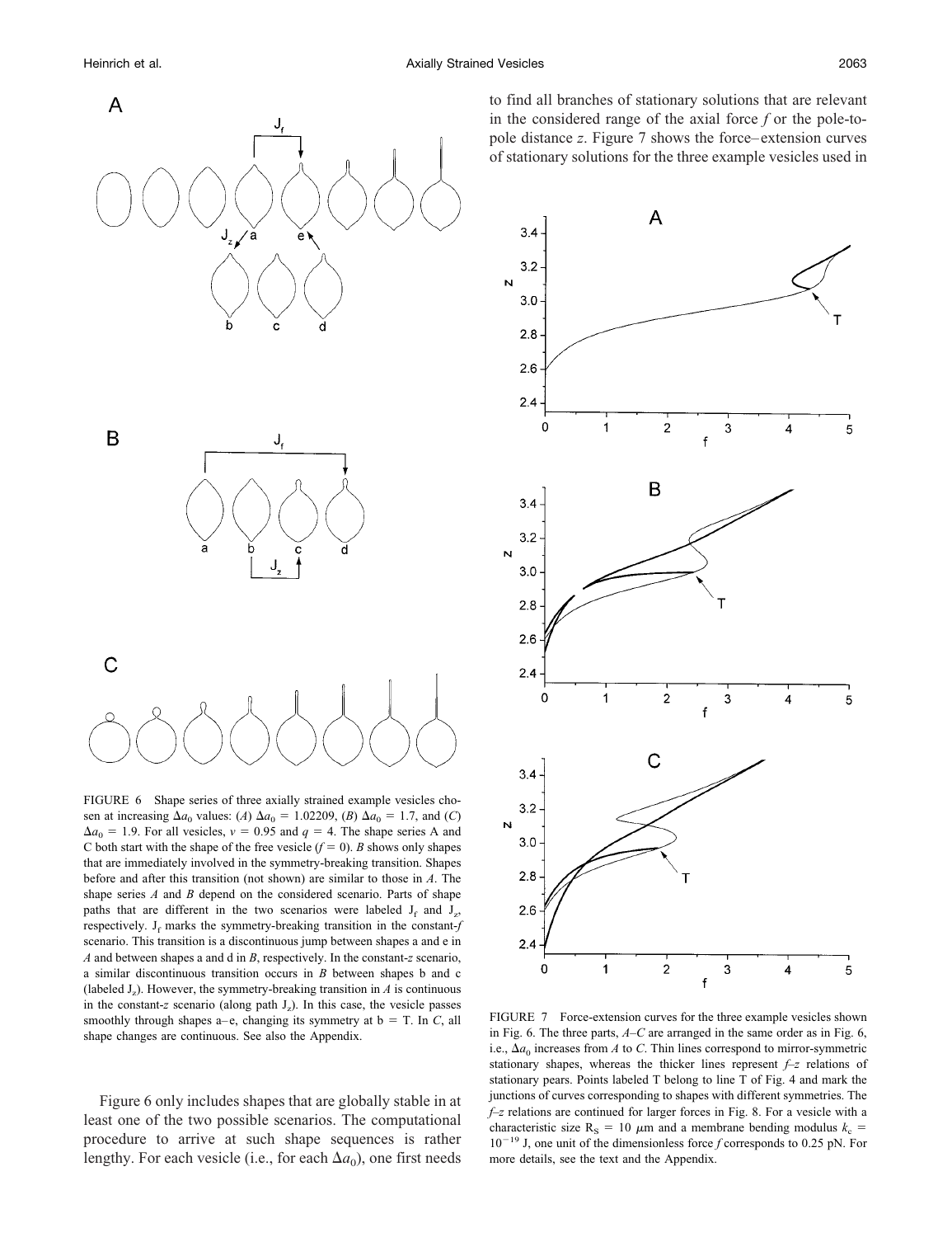Fig. 6. The graphs clearly demonstrate that the variety of stationary solutions is quite complex. Being able (within the Ritz method) to analyze the stability of stationary solutions proves to be extremely useful because it allows us, in a next step, to focus our attention exclusively on the locally stable shapes. Eventually, whenever two or more locally stable solutions coexist at a given value of the control parameter (*f* or *z*), the globally stable shape is obtained as the solution with the lowest total energy. The interesting but somewhat technical details of this procedure are given in the Appendix. It presents enlarged graphs of the critical regions of Fig. 7, *A* and *B* that reveal the (*f*, *z*) locations of shapes labeled by small letters in Fig. 6. Furthermore, the Appendix also visualizes the deformation of the three example vesicles by presenting the various solution branches as trajectories in the catalog of stationary shapes that was originally introduced in Fig. 4.

Let us concentrate here mainly on the more practical aspects of the force– extension relations of the three example vesicles (Figs. 7, *A*–*C* and 8). Fig. 8 continues the *f*–*z* curves of Fig. 7 for higher forces. In these graphs, we generally use thin lines to represent the *f*–*z* relation of axially strained, mirror symmetric stationary shapes, whereas thicker lines correspond to axially strained pear shapes. Fig. 7, *A*–*C* reveals how the interconnection of different solution branches evolves at increasing  $\Delta a_0$ . At the largest depicted forces (upper right regions of Fig. 7, *A*–*C* and all of Fig. 8) the globally stable solutions are, in all three cases, the pear shapes of the thick branch. (Note that, although at higher forces the thin branch of mirror symmetric shapes becomes indistinguishable from the thick pear branch, it does not merge with the latter branch but remains an independent solution.) For the third example vesicle (Fig. 7 *C*) this pear branch is globally stable at all forces down to  $f = 0$ . In contrast to that, the globally stable solutions of the lower-force regions of Fig. 7, *A* and *B* are the mirror symmetric shapes of the thin line (cf. also Fig. 6). The critical region of the transition between globally stable solutions of



FIGURE 8 Continuation of the force– extension curves of the three example vesicles of Fig. 7 for relative forces  $f \geq 5$ . The curves were labeled according to parts *A*–*C* of Fig. 7. Note that, for each vesicle, two different lines corresponding to mirror symmetric and nonmirror symmetric shapes are shown but are indistinguishable.

different symmetries shifts to lower forces as we increase  $\Delta a_0$ . For more details concerning the actual character of this transition, see the Appendix.

It should be mentioned that new, nonmirror symmetric solutions (not shown) continue to branch off the thin line of mirror symmetric shapes as the force increases. The first of these additional branches appears at  $f \approx 5.03$  (vesicle A),  $f \approx 2.51$  (vesicle B), and as low as  $f \approx 1.42$  for vesicle C. The corresponding transitions are in all cases continuous. As one would expect, the stability of the mirror symmetric shapes changes at this branching point, i.e., the mirror symmetric branch actually gains a weak local stability. At even larger forces, the local stability of mirror symmetric shapes alternates whenever a new nonmirror symmetric solution branch appears. Accordingly, the stability of each new, nonmirror symmetric branch is opposite from the stability of the respective mirror symmetric solution. This behavior can be easily understood and will be addressed in a later section. For now, it should only be noted that the energy of all such branches is always significantly higher than the energy of the coexisting, globally stable pear branch.

A particularly interesting result is that all three vesicles behave similarly at higher forces. The vesicles corresponding to the lines in Fig. 8 generally have a tethered shape (cf. e.g., the last three shapes in Fig. 6 *A* and *C*). The mirror symmetric shapes have shorter tethers on both sides of the main vesicle body and a reflection plane containing the equator of the main body. As mentioned above, the force– extension curves of mirror symmetric and nonmirror symmetric shapes become almost identical at larger forces. They are practically indistinguishable in Fig. 8. This applies also to the additional solution branches mentioned in the previous paragraph. Most interestingly, in the force range depicted in Fig. 8 the unified *f*–*z* curves become almost linear, i.e., the tethered vesicles act as almost ideal Hookean springs. The spring constant appears to be the same for all three vesicles, i.e., it becomes independent of the value of  $\Delta a_0$  in this force range. This may prove very useful for practical purposes, because  $\Delta a_0$  is usually hard to measure experimentally. The results of Fig. 8 suggest the system "two-point attached, tethered vesicle" as a good candidate for an ultrasensitive spring in micromechanical experiments. Alternately, the force needed to hold a vesicle at a given extension clearly depends on the value of  $\Delta a_0$ , i.e., on the difference between the numbers of lipids constituting the two membrane leaflets, and thus on vesicle history. The tether formation from vesicles with larger  $\Delta a_0$  values requires lower forces, which is mainly due to the smaller nonlocal bending deformation accompanying tether formation from vesicles with larger  $\Delta a_0$ . This feature may provide a convenient way to measure  $\Delta a_0$  experimentally.

In conclusion of this section, we emphasize that, beyond a certain force, the globally stable shapes (at  $q = 4$ ) are, in all considered cases, asymmetrical. They consist of a lemonshaped main vesicle body and a narrow membrane tether that has been pulled out of the main body. Accordingly, we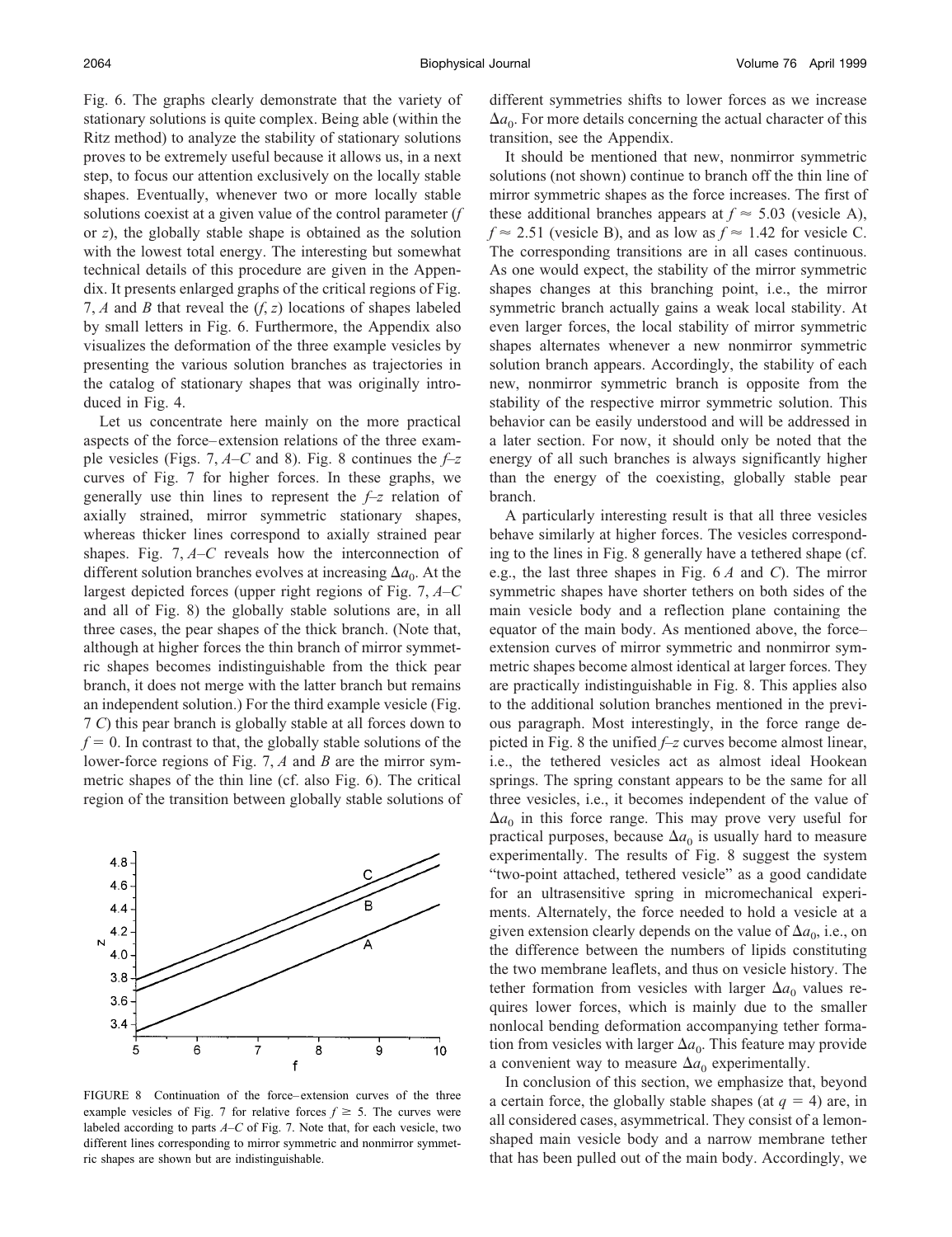call the transitions studied above tethering transitions. Note that the tethering transition is a continuous shape change if the  $f = 0$  shape of a given vesicle is already asymmetrical. Figures 7, *A*–*C* and 8 demonstrate that large  $\Delta a_0$  values tend to favor the formation of a tether. Beyond the tethering transition, the main body of a tethered vesicle becomes more spherical at increasing pole-to-pole distances, and the tether width reduces (see Fig. 6). This agrees well with experimental observations (cf. Figs. 1 and 2).

#### **Phase diagrams at**  $q = 4$

The above examples provide a basic insight into the typical shape behavior of axially strained vesicles. It is instructive to generalize the results by extending the study to the whole range of  $\Delta a_0$  values of prolate vesicles. Repeating the calculations of the previous section for a large number of vesicles, we have mapped the resulting globally stable shapes into comprehensive  $q = 4$  phase diagrams. The natural choice of control parameters for such diagrams is  $(\Delta a_0, f)$  in the constant-*f* scenario and  $(\Delta a_0, z)$  in the constant-*z* scenario. The respective phase diagrams are shown in Fig. 9, *A* and *B*.

In both diagrams, a given vesicle is mapped to its  $\Delta a_0$ value on the *x*-axis, whereas the vesicle's deformation due to axial strain is reflected by a vertical upward movement in either figure. The depicted  $\Delta a_0$  range roughly corresponds to globally stable, prolate vesicle shapes. The thick lines  $(G_f)$ in Fig. 9  $\dot{A}$ , and G<sub>z</sub> in Fig. 9  $\dot{B}$ ) divide the region of strained vesicles into subregions of mirror and nonmirror symmetric shapes, respectively. The globally stable mirror symmetric shapes are confined to the lower left regions of both figures. The diagrams confirm that at increasing deformation the globally stable shape of every prolate vesicle will eventually be nonmirror symmetric.

Note that the global stability lines,  $G_f$  and  $G_z$ , generally mark different shape transitions in Fig. 9, *A* and *B* (cf. the paths labeled  $J_f$  and  $J_z$  in Fig. 6, A and B). In the constant-f scenario (Fig. 9 *A*), the transition across line  $G_f$  is everywhere discontinuous. Alternately, line  $G<sub>z</sub>$  in Fig. 9 *B* consists of two distinct parts. To the left of the critical point  $C_z$ , line  $G<sub>z</sub>$  is identical with line T, marking a continuous symmetry-breaking transition between mirror symmetric and non-mirror symmetric globally stable shapes. To the right of point  $C_z$ , the transition at line  $G_z$  is discontinuous. In this region, line T (*dash-dot line*) merely marks the locations where globally unstable branches of different symmetries merge. It should briefly be mentioned that, in both scenarios, there is a small range of  $\Delta a_0$  values where a deforming vesicle crosses the respective G line twice. In this range, the  $f = 0$  shapes are pears. At increasing deformation, they reach a small range of intermediate forces where their energy becomes larger than the energy of the coexisting mirror symmetric shapes. Passing the respective G line for the second time, the pear shapes become globally stable again.



FIGURE 9 Phase diagrams of axially strained, prolate vesicles in the two scenarios at  $q = 4$  ( $v = 0.95$ ). (*A*)  $\Delta a_0 - f$  phase diagram for the constant-*f* scenario; and (*B*)  $\Delta a_0$  – *z* phase diagram for the constant-*z* scenario. The G-lines ( $G_f$  in *A* and  $G_z$  in *B*; *thick, solid lines*) separate the region of globally stable mirror symmetric shapes (left of the respective G-line) from the region of globally stable pear shapes. The H-lines ( $H_f$  in *A* and  $H_z$  in *B*; *dashed lines*) mark the locations where stationary pear shapes first appear at increasing  $\Delta a_0$ . Lines T (*dash-dot*) and T' mark junctions between branches of stationary shapes with different symmetries. Point  $C_z$  (in *B* only) is a critical point at which the character of the shape transition across line G<sub>z</sub> changes. To the left of C<sub>z</sub>, this transition (at line T = G<sub>z</sub>) is continuous, whereas it is discontinuous to the right of  $C_z$ . The dotted lines P and E (in *B* only) are the lines of stationary shapes of free vesicles  $(f = 0)$ .

In the previous section, we have mentioned that additional nonmirror symmetric solutions continue to appear at increasing deformation. Fig. 9, *A* and *B* include a line T that marks the locations at which the first of these new solution branches appears in the depicted  $\Delta a_0$  range. For further illustration, we have also included the (*dashed*) lines  $H_f$  and  $H_z$ . These lines subdivide the region of globally stable mirror symmetric shapes into a part where mirror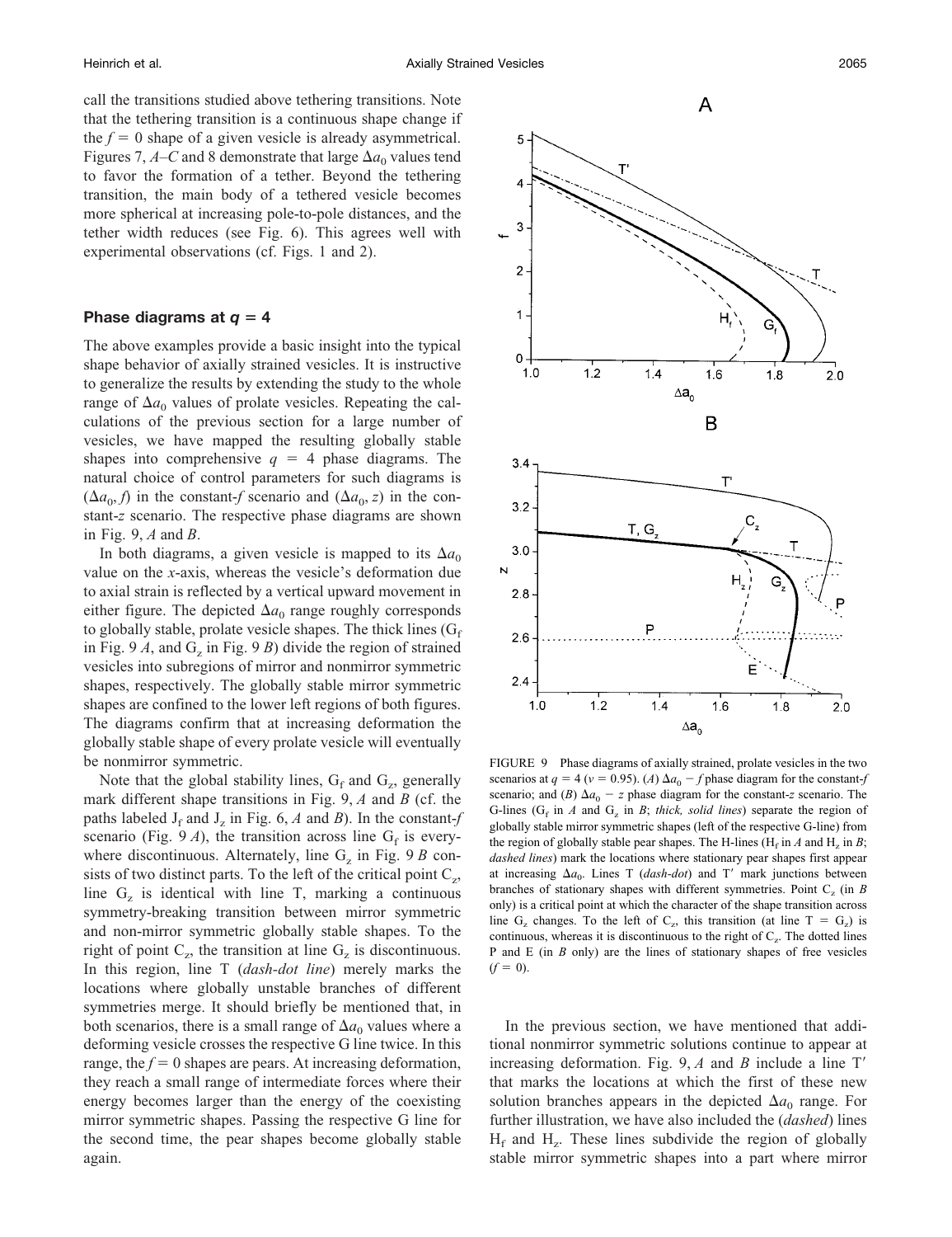symmetric shapes are the only stationary solution (left of the respective H line) and a part that additionally contains globally unstable pear shapes. Furthermore, the dotted lines P and E of stationary  $f = 0$  solutions were included in Fig. 9 *B* to illustrate the locations at which various other lines originate. The lower branches of lines P and E also represent the lower boundary of this phase diagram.

### **Tether shape and degeneracy of tethered vesicles**

Already, in the discussion of Figs. 7 and 8, we have noted that the force– extension curves of mirror symmetric and nonmirror symmetric shapes become almost identical at larger forces. Each of the  $f-z$  lines of the three example vesicles (A–C) shown in Fig. 8 actually represents a set of various distinct solutions, including the additional nonmirror symmetric solutions that successively appear at increasing deformation (e.g., at line  $T'$ , cf. Fig. 9). Both the shapes of the latter nonmirror symmetric solutions as well as the mirror symmetric shapes have tethers on both sides of the main vesicle body. The near-identity of the *f*–*z* curves of different stationary solutions of a given vesicle strongly indicates that the tether is basically cylindrical. Obviously, we may cut off the tether on one side of the mirror symmetric shape and attach it to the tether on the other side without significantly affecting the axial force. If the tether were not cylindrical but, for example, an elongated cone, we could not do this manipulation without deforming some parts of the vesicle, which, in turn, would hardly be possible without a force change. Alternately, we found that, in all considered cases, the globally stable asymmetrical shape has a significantly lower energy than the other solutions. Furthermore, the stability analysis reveals a pronounced minimum for the globally stable asymmetrical solution, whereas the mirror symmetric solution and the additional nonmirror symmetric solutions are more or less degenerate with respect to one degree of freedom.

To resolve this puzzle, we have simulated a situation where we can push the main vesicle body along the tether while the pole-to-pole distance remains constant. This was done by introducing another constraint that enforces a fixed distance  $z<sub>m</sub>$  between the lower pole of the vesicle and the equator of the main vesicle body. Continuously changing this distance, we have monitored the resulting shapes and their elastic energy for vesicle A at  $z = 4.5$ . Energy and shapes are combined in Fig. 10. Inspecting the  $z<sub>m</sub>$  dependence of the elastic energy explains at once the degeneracy of the mirror symmetric shape and all other shapes involving two tethers. We see that we may indeed cut out a (more or less) cylindrical part of the tether on one side and add it to the tether on the other side without changing the elastic energy as long as at least a small tethered part remains on either side of the main vesicle body. Only when the tether completely disappears on one side the vesicle slides down into the energy minimum of the globally stable, asymmet-



FIGURE 10 Relative elastic energy and typical shapes of a vesicle (vesicle *A* of Fig. 6 at  $z = 4.5$ ) whose main body is pushed along the tether, as a function of the distance  $z<sub>m</sub>$  of the equator of the main body from the lower vesicle pole. The vertical symmetry axis of each shape has been aligned corresponding to the value of  $z<sub>m</sub>$ . The central energy plateau is practically flat, but close inspection reveals small deviations from an ideal straight line. These deviations are more pronounced toward the plateau edge. The deep energy minimum corresponds to a shape with a single tether on one of its sides. For  $k_c = 10^{-19}$  J, the energy difference between the minimum and the plateau is  $\approx 30$   $k_{\rm B}T$ .

rical shape. Of course, there have to be two equivalent energy minima because flipping a given shape vertically does not affect its energy. The energy difference between the minimum and the broad plateau of vesicles with two tethers can thus be ascribed to the high energy that is needed to initialize a tether, i.e., to bend the membrane into a tether right at the pole. This energy cost is paid only once if the vesicle has only one tether, which explains the global stability of the corresponding asymmetrical shape.

These results further support that the tether shape is practically cylindrical. In contrast, if we require smoothness of the higher derivatives of the vesicle contour, it is rather unlikely that the tether is an ideal cylinder. Another indication for the existence of (small) deviations from a cylindrical tether shape is the observation that the energy plateau in Fig. 10 is not ideally flat. A small but significant energy maximum is seen adjacent to the minimum of the globally stable shape. It corresponds to that additional nonmirror symmetric stationary solution that appears first at increasing deformation (at line  $T'$  in Fig. 9). Of course, the energy plateau of Fig. 10 exhibits further minima or maxima for all other additional solutions. However, they are too weak to be recognized.

The presence of the noticeable first maximum suggests that the deviations of the tether shape from a cylinder are largest at the vesicle pole and/or the junction with the main vesicle body. To establish the importance of such deviations, we have recalculated the globally stable shape of vesicle A at  $z = 4.5$  with very high accuracy. For this, the number of terms included in the shape expansion of the Ritz method was doubled to 200. The resulting tether shape is enlarged in Fig. 11, where the tether is somewhat distorted by the scales used for the coordinate axes. This microscopic picture of the tether contour confirms that, over most of its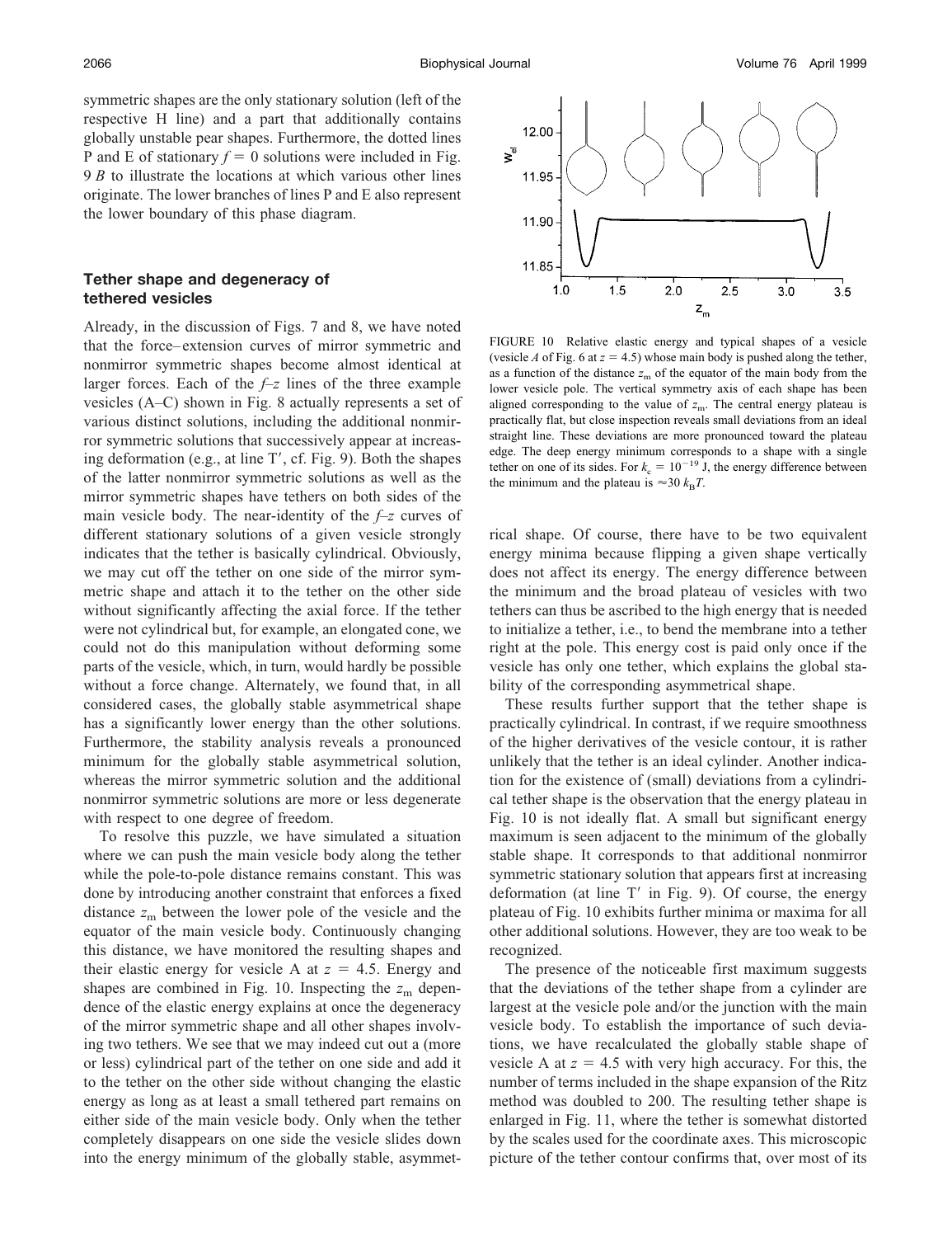

FIGURE 11 Microscopic picture of the tether of vesicle *A* of Fig. 6 (at  $z = 4.5$ ) as calculated by the Ritz method with a very high accuracy. Only one side of the tether contour is shown, with the vesicle's symmetry axis oriented horizontally. Note that the scales were chosen to maximally enhance the shape of the tether contour. Apart from perturbations at the vesicle pole (on the left) and at the junction with the main vesicle body (on the right), the tether is practically cylindrical.

length, the tether is indeed indistinguishable from a cylinder. As indicated in Fig. 10 by the dependence of the elastic energy on  $z<sub>m</sub>$ , significant deviations of the tether shape from an ideal cylinder are found only at the pole and at the junction with the main body. Recent analytical results prove that these deviations act as perturbations superposing a wave-like shape with a fast decaying amplitude on the mean, cylindrical tether shape. (The details of this analysis will be published elsewhere.) For most practical purposes, however, these waves do not significantly alter the underlying cylindrical shape of the tether.

#### **CONCLUSIONS**

The present theoretical paper studies the shape behavior of bilayer vesicles that are deformed by axial loads acting on two opposite points of the vesicle membrane. Restricting the calculations to prolate axisymmetric vesicle shapes, the use of general variational procedures allows us to consider arbitrary deformations and thus to overcome the limitations of parametrical models. To cover a large range of deformations, we employ or introduce mathematical methods that are particularly suitable for the description of axially strained vesicles.

Vesicles subject to low axial forces are shown to exhibit a highly interesting and rather complex variety of elongated shapes. With the exception of the work by Umeda et al. (1998), previous studies of axially strained vesicles have been restricted exclusively to mirror symmetric shapes (Božič et al., 1997; Kuchnir Fygenson et al., 1997b, where the latter work's simplifications in the physical description of closed bilayer membranes, as well as in the parametrical treatment, may have led to substantial uncertainties in the quantitative predictions made). Although some of the conclusions drawn in the very recent paper by Umeda et al. (1998) are in agreement with our results, that paper disregards the nonlocal bending deformation, and it also allows the vesicle volume to change (keeping the pressure difference across the membrane constant). It should be mentioned that, for the deformations considered here, mechanically induced pressure differences across the membrane are negligibly small in comparison with pressures generated by osmotic imbalance. Therefore, because the vesicle membrane is practically impermeable to osmotically active substances over the time frame of an experiment, the vesicle volume cannot change as long as the external conditions (temperature, osmolarity) are kept constant.

The various phase diagrams (Figs. 4 and 9) presented here for prolate vesicles with a relative volume  $v = 0.95$ include shapes with and without equatorial mirror symmetry. Fig. 4 gives a representative overview of the stationary shapes of axially strained vesicles within the generalized bilayer couple model. For a characteristic ratio,  $q = 4$ , between the nonlocal and the local bending modulus, Fig. 9 reveals the regions of globally stable shapes of different symmetries in dependence of the vesicle's area difference of monolayers,  $\Delta a_0$ , and its axial deformation. On this basis, we find that only a small fraction of the mirror symmetric shapes studied earlier correspond to stable solutions of the considered variational problem. Generally, the shape behavior of axially strained vesicles is shown to be dominated by polar shapes, i.e., by shapes with broken mirror symmetry. For  $q = 4$ , we inspect the detailed shape behavior of typical model vesicles, and we demonstrate how additional instabilities may occur.

Higher forces are found to cause the formation of narrow tubular membrane extrusions. This tethering transition may be continuous or discontinuous. Its character depends on how the vesicle elongation is controlled (i.e., whether an increasing axial force or an increasing pole-to-pole distance is imposed), and on vesicle history (i.e., on the difference between the numbers of lipids constituting the two membrane leaflets, which is basically established when a vesicle forms). Starting from free vesicles with prolate shapes, we find that elongation of any such vesicle will eventually lead to an asymmetrical shape. Although shapes involving tethers on both sides of the lemon-shaped main vesicle body may exist in a metastable or locally degenerate state for a considerable time, the ultimate, globally stable shape of a tethered vesicle always consists of the main vesicle body and a single tether on one of its sides. (We cannot exclude that vesicles having smaller  $\Delta a_0$  values than the prolate vesicles studied here may initially form tethers on both poles in a symmetrical fashion. However, we expect that, also in this case, there is a critical vesicle extension at which the asymmetrical shape becomes globally stable.) Finally, inspecting the microscopic shape of the tether, we demonstrate that, for most practical purposes, it is safe to describe the tether by a cylinder.

We emphasize that the numerical results presented here were based on the currently accepted model for the appropriate description of the shapes of lipid bilayers. This generalized bilayer couple model has proven to be a powerful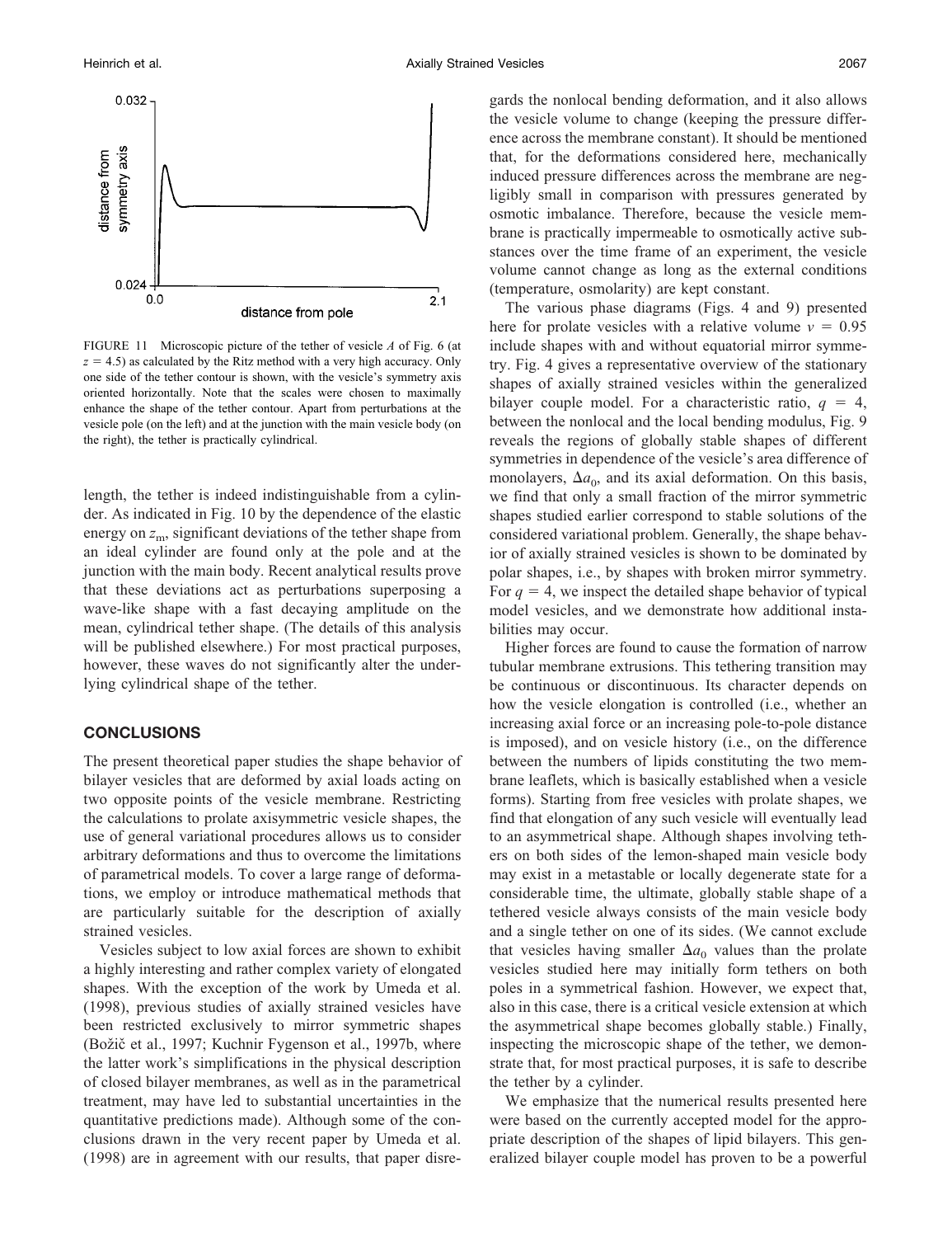and reasonably accurate model that has satisfactorily reproduced a number of experimental observations made on free phospholipid vesicles. The present work extends this model by including the effect of an axial load. Our results indicate that, in most cases, omission of any part of this framework (like, e.g., disregard of the nonlocal bending energy or an inappropriate treatment of the two constraints of membrane area and vesicle volume) will result in a poor theoretical description of related experiments.

The results of the present study provide the basis for a better understanding of a variety of experiments including preliminary observations reported here for the first time. For example, we are able to explain the formation of membrane tethers, which, in a number of experiments, have been used to establish important mechanical characteristics of artificial and biological membranes. Furthermore, the physical situation that we describe theoretically reflects two quite different and yet, as far as membrane mechanics are concerned, practically equivalent experiments. In the first type, the vesicle is fixed at one point while a pulling force acting on a different point of the vesicle membrane causes the deformation studied above. A prototype of this experiment is documented in Figs. 1 and 2. The observed vesicle shapes are in a striking qualitative agreement with our theoretical results. In addition, the present analysis applies equally well to a second kind of experiments in which a rod-like structure growing inside a vesicle pushes two points of the vesicle membrane apart. In recent experiments of this type (Hotani and Miyamoto, 1990; Kuchnir Fygenson et al., 1997a, b; Umeda et al. 1998), the pushing force was exerted by microtubules that assembled spontaneously inside phospholipid vesicles. The resulting shapes are again in general agreement with our predictions.

Although the results included in this study appear to represent the principal shape behavior of axially strained vesicles quite comprehensively, the present work is far from providing a complete picture of the manifold of possible shapes. To avoid overburdening of this paper, we have considered only vesicles with a relative volume of 0.95, and we have kept the ratio between the nonlocal and the local bending modulus fixed at  $q = 4$ . Thus, instead of documenting extensive studies of the effects of changes in these parameters, we have chosen to present the tools that enable us to perform such studies and to demonstrate their application to a few representative examples. The analysis of further details seems more instructive and manageable only when carried out as part of the interpretation of specific experimental data. Because it is feasible that experimental results including accurate measurements of the relative vesicle volume and of the force– extension relation will soon be available, we hope to be able to apply the theoretical framework developed here to concrete practical observations in the near future. This will certainly provide another way to verify the validity of the generalized bilayer couple model, and it may also enable us to deduce additional information about the mechanical properties of bilayer membranes.

#### **APPENDIX**

In the main text we have given an overview of the different types of possible shape transitions of axially strained vesicles. Let us provide here a more detailed illustration of the interesting and, in some aspects unusual, properties of this physical system.

Figure 12 enlarges the critical region of the force– extension graph (Fig. 7 *A*) of the first example vesicle. As before, thin lines represent mirror symmetric shapes. For this vesicle, the pear shapes of the thick branch are the first nonmirror symmetric stationary solutions found for  $f \geq 0$  at increasing deformation, i.e., for lower forces, the mirror symmetric branch is the only stationary solution. As therefore expected, the mirror symmetric shapes are locally stable up to point T in both considered scenarios (constant-*z* and constant-*f*). Beyond point T, the mirror symmetric branch is found to be unstable in both scenarios. In the constant-*z* scenario, the mirror symmetric branch remains the only solution up to point T. Thus, the corresponding mirror symmetric shapes must also be globally stable. The symmetry-breaking transition at point T is a typical second-order transition in this scenario. The new pear branch is locally stable and, because it is the only locally stable stationary solution above point T, it is also globally stable. Therefore, at increasing pole-to-pole distance, the vesicle smoothly changes its symmetry, assuming the shapes a, b, c, d and e (cf. Fig. 6 *A*, path J<sub>z</sub>) in a continuous manner. The situation is quite different in the constant-*f* scenario. In this case, there are three stationary solutions in the force range between points d and  $b (=T)$ . The part of the pear branch above point d is found to be locally stable, whereas the strained pear shapes between points b and d are unstable. The latter shapes correspond to a maximum of the total energy, representing the energy barrier between the two locally stable shape branches of different symmetries that coexist in this force range. Plotting the energy as a function of the force (Fig. 13) reveals the critical force  $f_{\text{crit}} \approx 4.14$  at which the global energy minimum shifts from mirror symmetric to nonmirror symmetric shapes. This discontinuous, first-order transition is marked in Fig. 12 by the vertical dashed line  $(J_f)$  connecting points a and e. In this case, we expect the vesicle shape to jump from shape a to shape e when the force reaches the critical value  $f_{\text{crit}}$  (cf. Fig. 6 *A*, path J<sub>f</sub>).

The *f*–*z* graph of the second example vesicle (Fig. 7 *B*) shows an additional low-force pear branch. However, at low forces the globally stable shapes are still mirror symmetric, i.e., the shapes of the lower pear branch of Fig. 7 *B* are unstable or metastable and are not assumed by the vesicle. Inspection of the critical region (enlarged in Fig. 14) reveals a behavior that is even more complex than that of the first vesicle and involves discontinuous transitions in both scenarios. As before, the abrupt



FIGURE 12 Enlarged critical region of the force– extension relation of the first example vesicle (Fig.  $7 \text{ } A$ ). The shapes corresponding to points a–e are shown in Fig. 6 *A*. At increasing pole-to-pole distance (constant-*z* scenario), the vesicle undergoes a continuous (second-order) symmetrybreaking shape transition at point T. Alternately, at increasing force (constant-*f* scenario) a discontinuous (first-order) transition occurs between points a and e (*vertical dashed line* J<sub>f</sub>, cf. also Fig. 13).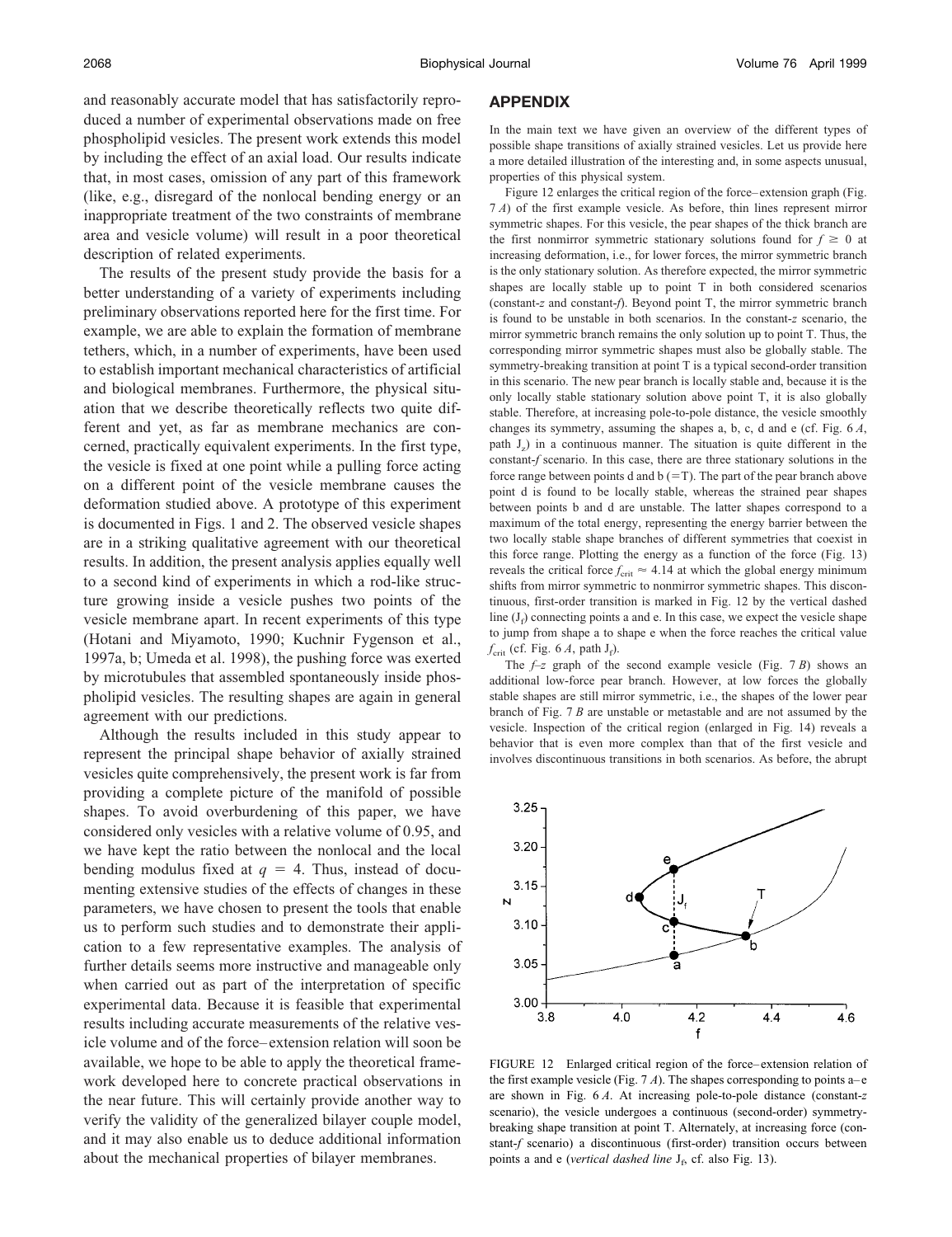

FIGURE 13 Relative total energy as a function of the dimensionless force for the first example vesicle (Figs. 12 and 7 *A*) in the constant-*f* scenario. As before, the thin line corresponds to mirror-symmetric stationary shapes, and T marks the junction with the thicker line showing the energy of pear shapes. A first-order transition at  $f_{\text{crit}} \approx 4.14$  shifts the minimum-energy state from mirror symmetric shapes to asymmetrical shapes.

shape change in the constant-force scenario  $(a \rightarrow d)$  is marked by a vertical dashed line ( $J_f$ ,  $f_{crit} \approx 1.61$ ). A similar jump occurs now also in the constant-*z* scenario. Unlike in Fig. 12, the pear branch now has a positive slope at point T, making a continuous symmetry-breaking transition impossible. Moreover, the part of the pear branch between point T and the sharp kink (to the left in Fig. 14) is found to be unstable. The dependence of the elastic energy on the pole-to-pole distance (Fig. 15) shows a first-order transition ( $z_{\text{crit}} \approx 2.99$ ). This transition is marked in Fig. 14 by the horizontal dashed line  $J_z$  connecting points b and c. The shapes that are immediately involved in these transitions are shown in Fig. 6 *B*, where the two discontinuous shape changes are labeled using the same notation as in Fig. 14.

Compared to the first two example vesicles, the behavior of the third is trivial (cf. Figs. 6 *C* and 7 *C*). In both scenarios, it simply follows the thick line (Fig. 7 *C*) that is characterized by the smallest pole-to-pole distance at  $f = 0$ . In this case, all globally stable shapes are asymmetrical, and the shape changes are everywhere continuous.

Let us finally return to Fig. 4 and present yet another, useful view at our numerical results. As " $q \rightarrow \infty$  phase diagram," Fig. 4 contains only a



FIGURE 14 The critical region of the force– extension relation of the second example vesicle (Fig. 7 *B*) is enlarged. The shapes corresponding to points a– d are shown in Fig. 6 *B*. Discontinuous symmetry-breaking shape transitions occur in both scenarios. They were marked by the dashed lines  $J_{\tau}$  (constant-*z* scenario, cf. also Fig. 15) and  $J_{\tau}$  (constant-*f* scenario).



FIGURE 15 Relative elastic energy as a function of the dimensionless pole-to-pole distance for the second example vesicle (Figs. 14 and 7 *B*) in the constant-*z* scenario. A discontinuous (first-order) transition occurs between mirror symmetric shapes (*thin line*) and nonmirror symmetric shapes (*lower thick line*) at  $z_{\text{crit}} \approx 2.99$ .

limited amount of information regarding the globally stable shapes of real vesicles, i.e., of vesicles with finite *q* values. However, as a catalog of stationary shapes, this figure is quite useful, because it maps all principally possible stationary shapes (at  $v = 0.95$ ) into a single diagram. Moreover, with  $\Delta a$  and *z* as geometrical control parameters, this mapping is done in a continuous fashion, i.e., adjacent locations in Fig. 4 are generally occupied by similar shapes. To use Fig. 4 to visualize the behavior of a vesicle with finite  $q$ , one simply has to connect the locations of stationary shapes that are successively assumed by this vesicle.

This is demonstrated in Fig. 16. For clarity, we have omitted most of the lines included originally in Fig. 4, keeping only the solid  $f = 0$  branches E and P. In addition, a few points belonging to line T have been marked. New lines are the stability lines  $G_f$  (*solid, thick*) and  $H_f$  (*dashed*, cf. Fig. 9 *A*). Considering here only the constant-*f* scenario, these lines add the information about the stability of stationary shapes at  $q = 4$  to the shape catalog. Note that line  $G_f$  consists of two parts that meet, along with line  $H_f$ , in a single point belonging to line T. Below this point, line T runs to the right of the near, left part of line  $G_f$ . This left branch of line  $G_f$  comprises those mirror symmetric shapes that are obtained at the  $J_f$  transition of different vesicles (cf. points a in Figs. 12 and 14), whereas the right branch is formed by the respective pear shapes (cf. point e in Fig. 12 and point d in Fig. 14). Thus, the two branches of line  $G_f$  and line E enclose the region of globally unstable shapes. This region includes metastable mirror symmetric shapes (between the left part of line  $G_f$  and line T, e.g., the shapes between points a and T in Figs. 12 and 14), locally unstable pear shapes (between line T and line  $H_f$ , e.g., the shapes between points b and d in Fig. 12) as well as metastable stationary pear shapes (to the right of  $H<sub>f</sub>$ , e.g., the shapes between points d and e in Fig. 12). It is seen that most stationary shapes of the  $q \rightarrow \infty$  phase diagram (Fig. 4) are not assumed by a vesicle having  $q = 4$ .

The thin lines A, B, and C included in Fig. 16 are the trajectories of shape changes of the three example vesicles (cf. Fig. 7 *A*–*C*). (Note that the mirror symmetric branches are shown only up to points T.) The upper right region of Fig. 16 corresponds to nonmirror symmetric shapes that are strained by large forces and are in a tethered configuration. Here, we find the trajectories of globally stable shapes of all three vesicles. Although their  $f = 0$  shapes are quite different, the three vesicles have similar shapes in this high-force range (cf. Fig. 6). Backtracking along the trajectories shows that vesicle C always remains in the region of globally stable shapes until the shape of the free vesicle  $(f = 0)$  on line E is reached. An independent C branch corresponds to the two low-force branches in Fig. 7 *C* that merge at T. It comprises unstable mirror symmetric shapes (left of T in Fig. 16) and unstable elongated pears (right of T). Backtracking along the trajectories A and B reveals how both run through the regions of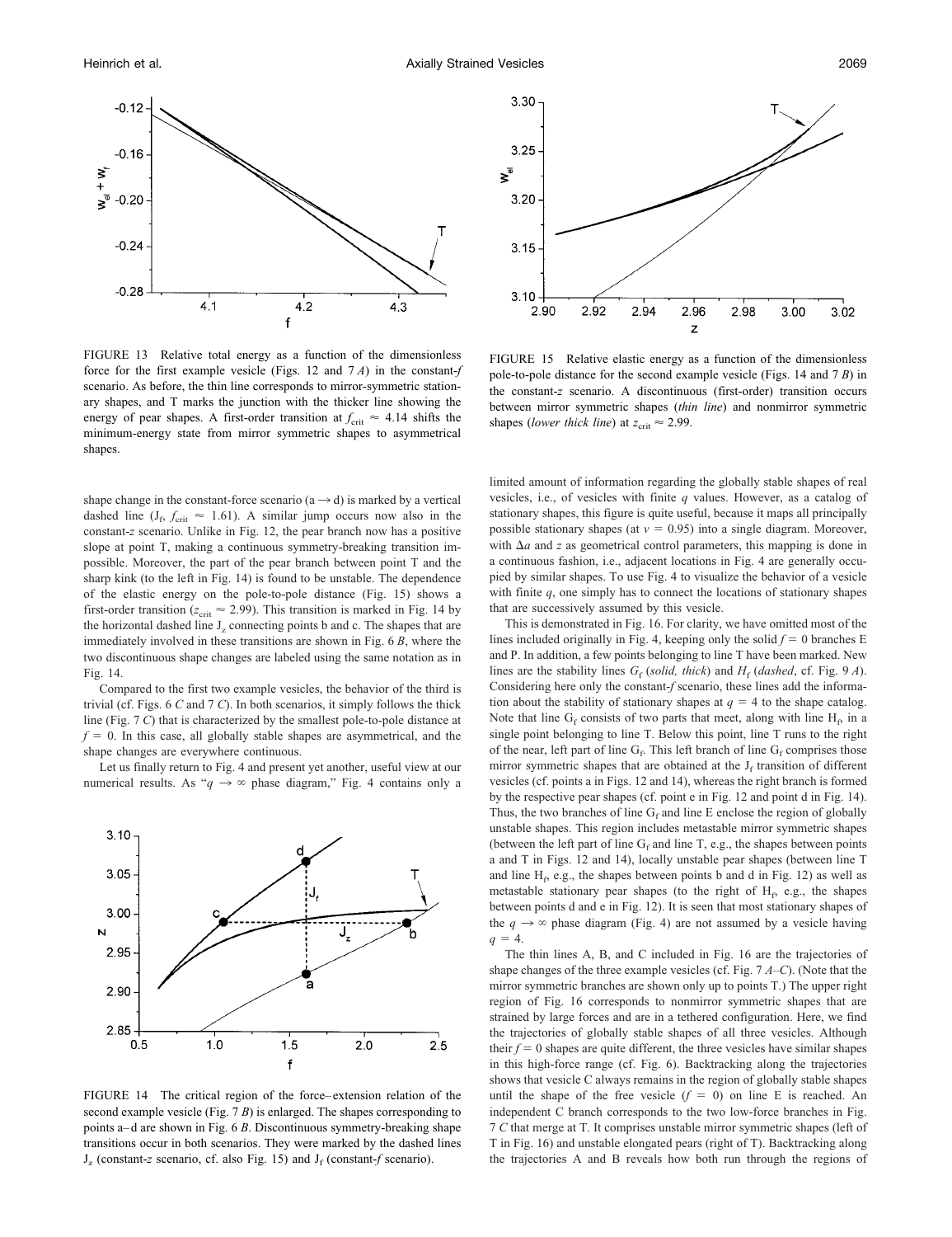

FIGURE 16 The  $z - \Delta a$  phase diagram of Fig. 4 is extended by including the information about the stability of stationary shapes as established for  $q = 4$  in the constant-*f* scenario. For the meaning of lines P, E, and T (the latter is not shown, instead, a few points of the T-line are marked), see Fig. 4. To the right of line T, the shape behavior of mirror symmetric shapes, which are globally unstable in this region, was not monitored. Shapes located above line  $G_f$  are globally stable, whereas the region enclosed by lines  $G_f$  and E comprises globally unstable shapes. The latter region is subdivided by the dashed line  $H_f$  separating locally unstable pear shapes (to the left of line  $H_f$ ) from metastable pear shapes (to the right of line H<sub>f</sub>). Trajectories (*thin lines*) of stationary shapes of the three example vesicles of Fig. 7 are included. They are labeled according to parts *A*–*C* of Fig. 7. Note that trajectory A and the upper part of trajectory B both originate from the left, steep part of line P. For further details see the text.

metastable and unstable shapes, until, at low forces, they cross the left branch of line  $G_f$  and become globally stable again. In both cases, the low-force globally stable shapes are mirror symmetric and originate from line P. The change of symmetry occurs at points T. The lower pear branch of Fig. 7 *B* is an independent branch in Fig. 16 (labeled also B) where it comprises unstable and metastable pear shapes. The discontinuous shape transitions of vesicles A and B in the constant force scenario thus occur between the crossings of either trajectory with the two branches of line  $G_f$ .

The experiments documented in Figs. 1 and 2 were performed by V.H. in the laboratory of R. E. Waugh, University of Rochester. We are grateful to R. E. Waugh for his permission to include the previously unpublished videographs in this paper, as well as for his critical reading of this manuscript. We also thank E. Evans for fruitful discussions, and D. Kuchnir Fygenson for sending us a paper prior to publication. This work was funded by The Ministry of Science and Technology of the Republic of Slovenia Grant No. J3-7033-381.

## **REFERENCES**

- Bo, L., and R. E. Waugh. 1989. Determination of bilayer membrane bending stiffness by tether formation from giant, thin-walled vesicles. *Biophys. J.* 55:509 –517.
- Božič, B., S. Svetina, B. Žekš, and R. E. Waugh. 1992. The role of lamellar membrane structure in tether formation from bilayer vesicles. *Biophys. J.* 61:963–973.
- Božič, B., S. Svetina, and B. Žekš. 1997. Theoretical analysis of the formation of membrane microtubes on axially strained vesicles. *Phys. Rev. E.* 55:5834 –5842.
- Bukman, D. J., J. H. Yao, and M. Wortis. 1996. Stability of cylindrical vesicles under axial tension. *Phys. Rev. E.* 54:5463–5468.
- Courant, R., and D. Hilbert. 1924. Methoden der mathematischen Physik. Verlag von J. Springer, Berlin.
- Dai, J., and M. P. Sheetz. 1995. Mechanical properties of neuronal growth cone membranes studied by tether formation with laser optical tweezers. *Biophys. J.* 68:988 –996.
- Deuling, H. J., and W. Helfrich. 1976. The curvature elasticity of fluid membranes: a catalogue of vesicle shapes. *J. Phys. (Paris).* 37: 1335–1345.
- Döbereiner, H.-G., E. Evans, U. Seifert, and M. Wortis. 1995. Spinodal fluctuations of budding vesicles. *Phys. Rev. Lett.* 75:3360 –3363.
- Döbereiner, H.-G., E. Evans, M. Kraus, U. Seifert, and M. Wortis. 1997. Mapping vesicle shapes into the phase diagram: a comparison of experiment and theory. *Phys. Rev. E.* 55:4458 – 4474.
- Evans, E. A. 1974. Bending resistance and chemically induced moments in membrane bilayers. *Biophys. J.* 14:923–931.
- Evans, E. A. 1980. Minimum energy analysis of membrane deformation applied to pipet aspiration and surface adhesion of red blood cells. *Biophys. J.* 30:265–284.
- Evans, E., and A. Yeung. 1994. Hidden dynamics in rapid changes of bilayer shape. *Chem. Phys. Lipids.* 73:39 –56.
- Heinrich, V., M. Brumen, R. Heinrich, S. Svetina, and B. Žekš. 1992. Nearly spherical vesicle shapes calculated by use of spherical harmonics: axisymmetric and nonaxisymmetric shapes and their stability. *J. Phys. II France.* 2:1081–1108.
- Heinrich, V., S. Svetina, and B. Žekš. 1993. Nonaxisymmetric vesicle shapes in a generalized bilayer-couple model and the transition between oblate and prolate axisymmetric shapes. *Phys. Rev. E.* 48:3112–3123.
- Heinrich, V., and R. E. Waugh. 1996. A piconewton force transducer and its application to measurement of the bending stiffness of phospholipid membranes. *Ann. Biomed. Eng.* 24:595– 605.
- Heinrich, V., F. Sevšek, S. Svetina, and B. Žekš. 1997. Large deviations of the average shapes of vesicles from equilibrium: effects of thermal fluctuations in the presence of constraints. *Phys. Rev. E.* 55:1809 –1818.
- Helfrich, W. 1973. Elastic properties of lipid bilayers: theory and possible experiments. *Z. Naturforsch.* 28c:693–703.
- Helfrich, W. 1974. Blocked lipid exchange in bilayers and its possible influence on the shape of vesicles. *Z. Naturforsch.* 29c:510 –515.
- Hochmuth, R. M., N. Mohandas, and P. L. Blackshear, Jr. 1973. Measurement of the elastic modulus for red cell membrane using a fluid mechanical technique. *Biophys. J.* 13:747–762.
- Hochmuth, R. M., H. C. Wiles, E. A. Evans, and J. T. McCown. 1982. Extensional flow of erythrocyte membrane from cell body to elastic tether. II. Experiment. *Biophys. J.* 39:83– 89.
- Hochmuth, R. M., J.-Y. Shao, J. Dai, and M. P. Sheetz. 1996. Deformation and flow of membrane into tethers extracted from neuronal growth cones. *Biophys. J.* 70:358–369.
- Hotani, H., and H. Miyamoto. 1990. Dynamic features of microtubules as visualized by dark-field microscopy. *Adv. Biophys.* 26:135–156.
- Hwang, W. C., and R. E. Waugh. 1997. Energy of dissociation of lipid bilayer from the membrane skeleton of red blood cells. *Biophys. J.* 72:2669 –2678.
- Jarić, M., U. Seifert, W. Wintz, and M. Wortis. 1995. Vesicular instabilities: The prolate-to-oblate transition and other shape instabilities of fluid bilayer membranes. *Phys. Rev. E.* 52:6623– 6634.
- Käs, J., E. Sackmann, R. Podgornik, S. Svetina, and B. Žekš. 1993. Thermally induced budding of phospholipid vesicles–a discontinuous process. *J. Phys. II France.* 3:631-645.
- Kuchnir Fygenson, D., M. Elbaum, B. Shraiman, and A. Libchaber. 1997a. Microtubules and vesicles under controlled tension. *Phys. Rev. E.* 55:  $850 - 859.$
- Kuchnir Fygenson, D., J. F. Marko, and A. Libchaber. 1997b. Mechanics of microtubule-based membrane extension. *Phys. Rev. Lett.* 79: 4497– 4500.
- Lipowsky, R. 1991. The conformation of membranes. *Nature.* 349: 475– 481.